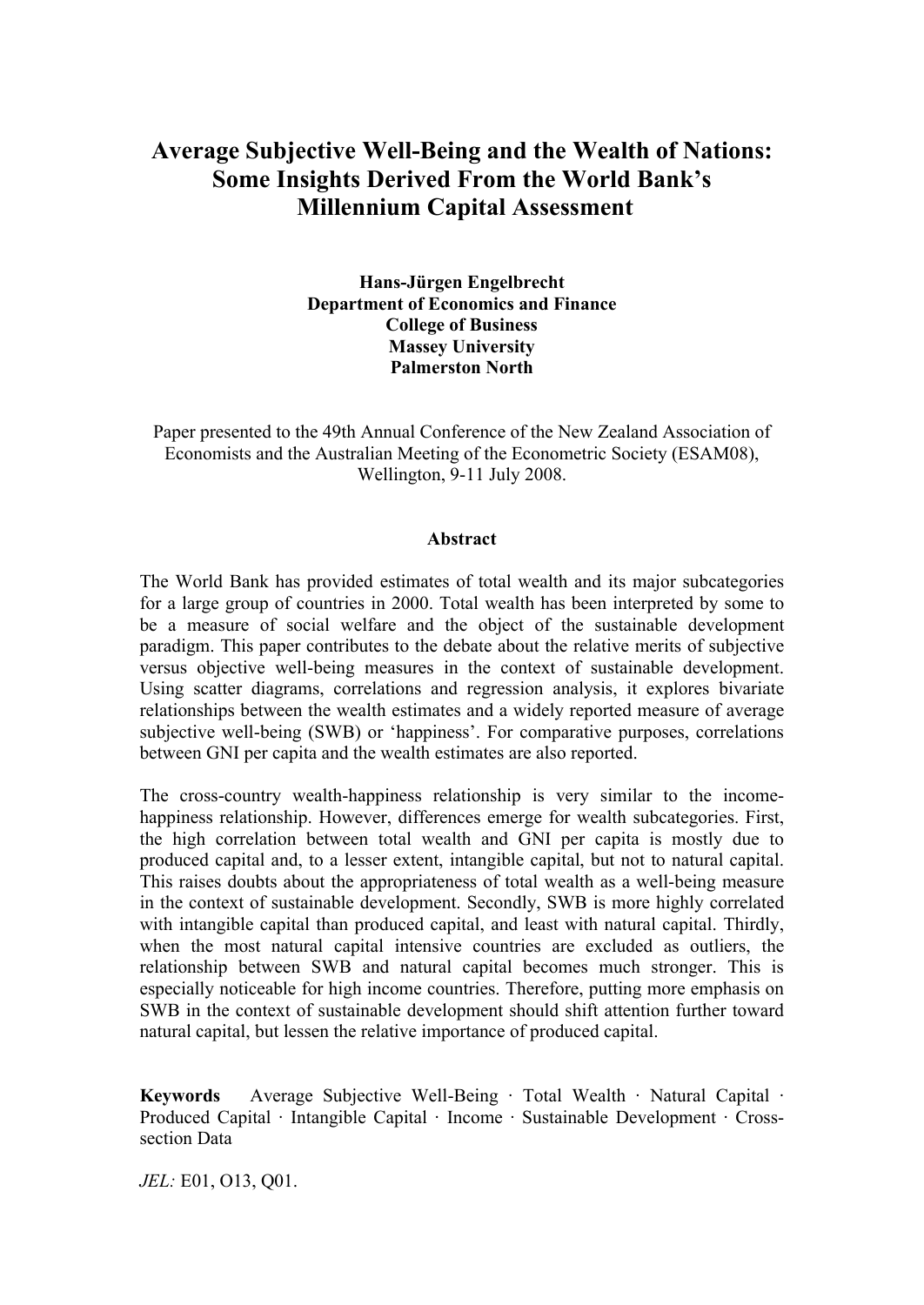#### **1. Introduction**

 $\overline{a}$ 

The World Bank's (2006) 'Millennium Capital Assessment' (MCA) provides estimates of the per capita levels of total wealth and its major subcategories for 120 countries in the year 2000. It is a major contribution to the literature on comprehensive measurement of national wealth and to the debate about sustainable development, which is one of the millennium development goals (World Bank, 2005,  $2006$ ).<sup>I</sup> The wealth estimates have been interpreted to "provide insights about what constitutes a country's base for producing well-being" (Ruta and Hamilton, 2007, p. 60). More specifically, it is assumed that wealth, measured in terms of capital assets, is a measure of social welfare. Ruta and Hamilton argue, therefore, that wealth becomes the object of the sustainable development paradigm.

This study explores the bivariate relationships between a widely reported measure of average subjective well-being (SWB) or 'happiness' and the MCA wealth estimates.<sup>2</sup> For comparative purposes, findings for the relationships between Gross National Income (GNI) per capita and the wealth estimates are also reported. SWB is, by definition, a subjective well-being measure. Wealth is an 'objective' economic wellbeing measure depending on (sustainable) consumption levels.<sup>3</sup> The subjective and objective macro-level well-being measures used in this study are arguably the best of their type currently available.

The study is motivated by a number of factors. Firstly, with very few exceptions, research that explores the link between happiness and the standard of living has focussed on the income-happiness relationship, not the wealth-happiness relationship. Secondly, some economists, e.g. Ng (1999, 2003), have suggested that current welfare economics is incomplete and that its scope should be extended to include happiness. Thirdly, major international organisations have begun to accept SWB measures as (at least) useful complements to well-being measures based on economic variables.<sup>4</sup> This

<sup>&</sup>lt;sup>1</sup> Conventional income measures do not say much about sustainability. Ruta and Hamilton (2007, p. 46) illustrate the problem as follows: "Higher income does not necessarily mean higher sustainability, in the same way as a higher fishery catch does not necessarily mean a bigger fish stock." For a detailed account of the history of efforts to comprehensively measure national wealth and its sustainability, see Hamilton and Atkinson (2006).

<sup>&</sup>lt;sup>2</sup> In this paper the terms SWB and happiness are used synonymously, although the empirical analysis employs a specific definition of SWB which is derived from a combination of happiness and life satisfaction variables (see section 3).

<sup>&</sup>lt;sup>3</sup> Also see Hamilton and Atkinson (2006, chapter 2). For an extended discussion of various well-being concepts and their interrelationships, see Gasper (2007a,b). Gasper supports the plurality of concepts, but perceives a great need for conceptual clarification in much of the well-being literature. This issue has obtained increased relevance with the rise of happiness economics. SWB measures have been used as proxy variables for utility in a multitude of studies (Dolan et al., 2008). Clark et al.'s (2008) survey article discusses the issue of whether SWB corresponds to utility, providing many arguments in favour of this view, and some against it.

<sup>&</sup>lt;sup>4</sup> For example, in the 2006 edition of its publication "Economic Policy Reforms: Going for Growth" the OECD (2006) devotes a chapter to alternative measures of well-being, including subjective well-being indicators. While concluding that GDP per capita remains critical for any assessment of well-being, it acknowledges that GDP can be usefully complemented with other measures like SWB in order to derive a more comprehensive assessment of well-being (ibid., p. 130).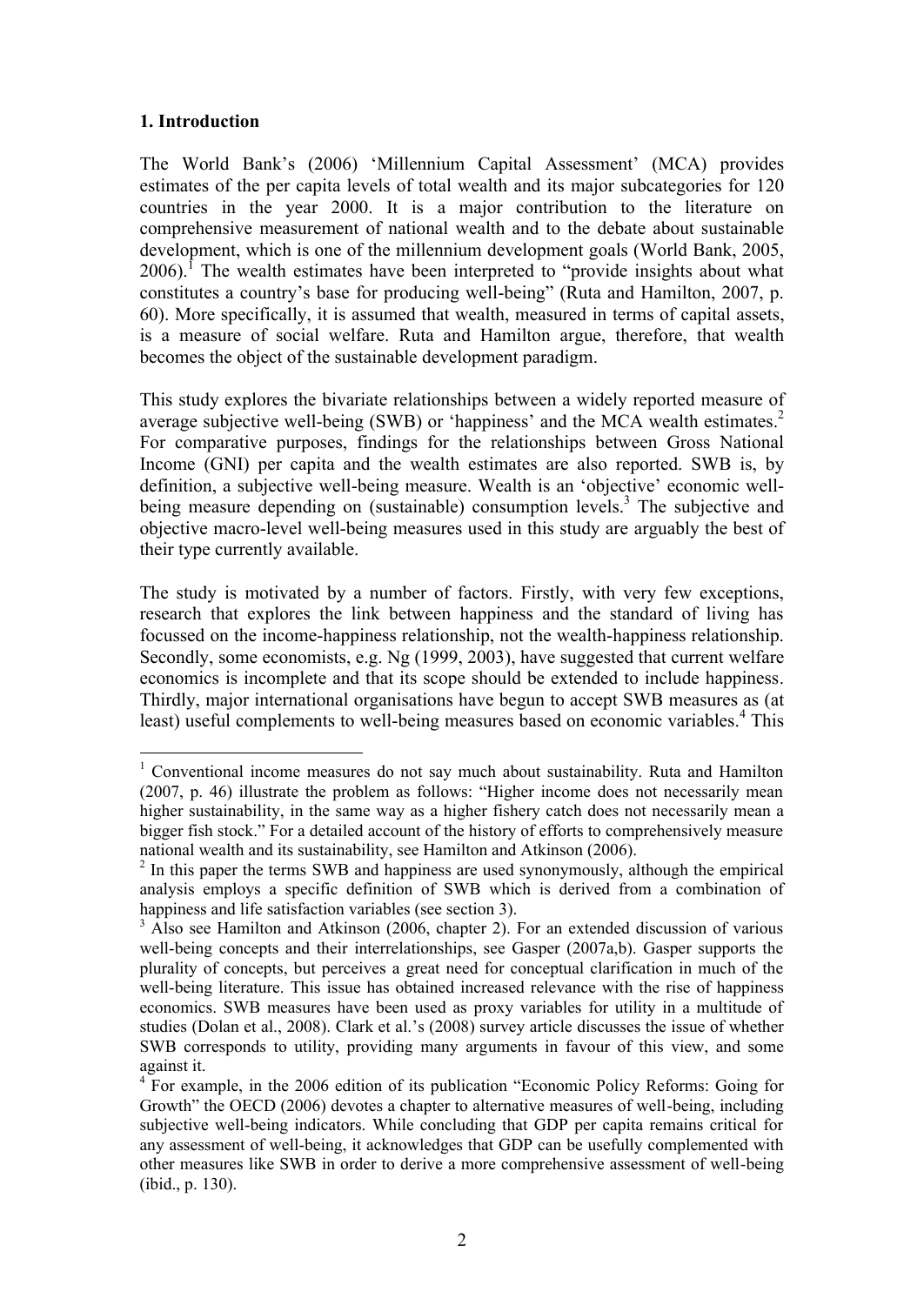paper contributes to the debate about the relative merits of subjective versus objective well-being measures in the context of sustainable development. It also contributes to the macro empirical literature on correlates of SWB.<sup>5</sup>

Correlation, however, does not imply causation. Frey and Stutzer (2002) point out that income per capita and SWB are likely to be affected by common factors such as the quality of the institutional environment (including stable democracy and more secure human rights), better average health, and many more.<sup>6</sup> Moreover, some authors have found reverse causality between happiness and economic outcomes (Kenny, 1999, Graham et al., 2004). These criticisms also apply in the current context. This study only analyses bivariate macro-level relationships, but it does not develop a theory trying to explain them. It focuses on *proximate* (wealth) causes of the cross-country variation in average SWB, not on *ultimate* causes that might explain the relationships between SWB, total wealth, and its subcategories. Such a theory would have to be a theory of general economic development, wealth, and average SWB. Is it hoped the insights gained will stimulate efforts to develop such a comprehensive theory.<sup>7</sup>

It should be stated at the outset that recognising the differences between average SWB and wealth as well-being measures for sustainable development does not imply that this paper advocates maximisation of average SWB as the primary goal of government policy. This question is beyond its scope. The reported findings are compatible with the view put forward by, for example, Frey and Stutzer (2007) and Ng and Ho (2006), that aggregate happiness indicators should only be used as one type of important macroeconomic input in the political discourse, alongside other indicators. Another major caveat concerns the many shortcomings of the wealth estimates. A premise of this paper is that our currently limited and deficient knowledge of total wealth and its components should not prevent us from working

 $<sup>5</sup>$  The paper does not address the role of 'objective' quality of life indices, i.e. that of social</sup> indicators. There is some evidence they are mostly robustly correlated with both SWB and GDP per capita, at least in rich countries. However, an important exception might be environmental quality of life indices which do not seem positively related to GDP per capita, indicating a potential conflict between pro-growth and environmental policies (Grasso and Canova, 2008).

 $6$  Dolan et al. (2008) provide a detailed review of the literature on SWB and its determinants at the micro-level that has appeared in mainstream economics journals since 1990. SWB seems determined by a wide range of personal, social, economic, political and environmental factors. The authors also highlight a range of problems associated with drawing firm conclusions about causal relationships. Arthaud-Day and Near (2005) review the literature on the aggregate income-happiness relationship and conclude that it is positive, but that we do not have a theory that can explain all the facts.

<sup>7</sup> The development theory underlying the MCA is that of development as a process of portfolio management: Managing each of the components of wealth (i.e. types of capital) and efficiently transforming one into the other is crucial for a country's sustainable development. Implicitly, the wealth accounts are based on the idea of a production function in which the different forms of capital are substitutable inputs (see World Bank, 2006, chapter 8). It would be inappropriate to interpret this simply supply side model as a complete model of economic development. However, proponents of the approach argue that it has the advantage of highlighting the responsibilities of economic management to focus on a comprehensive strategy that includes all wealth components, i.e. not just natural resources, but also human, social, institutional capital etc. (Ruta and Hamilton, 2007).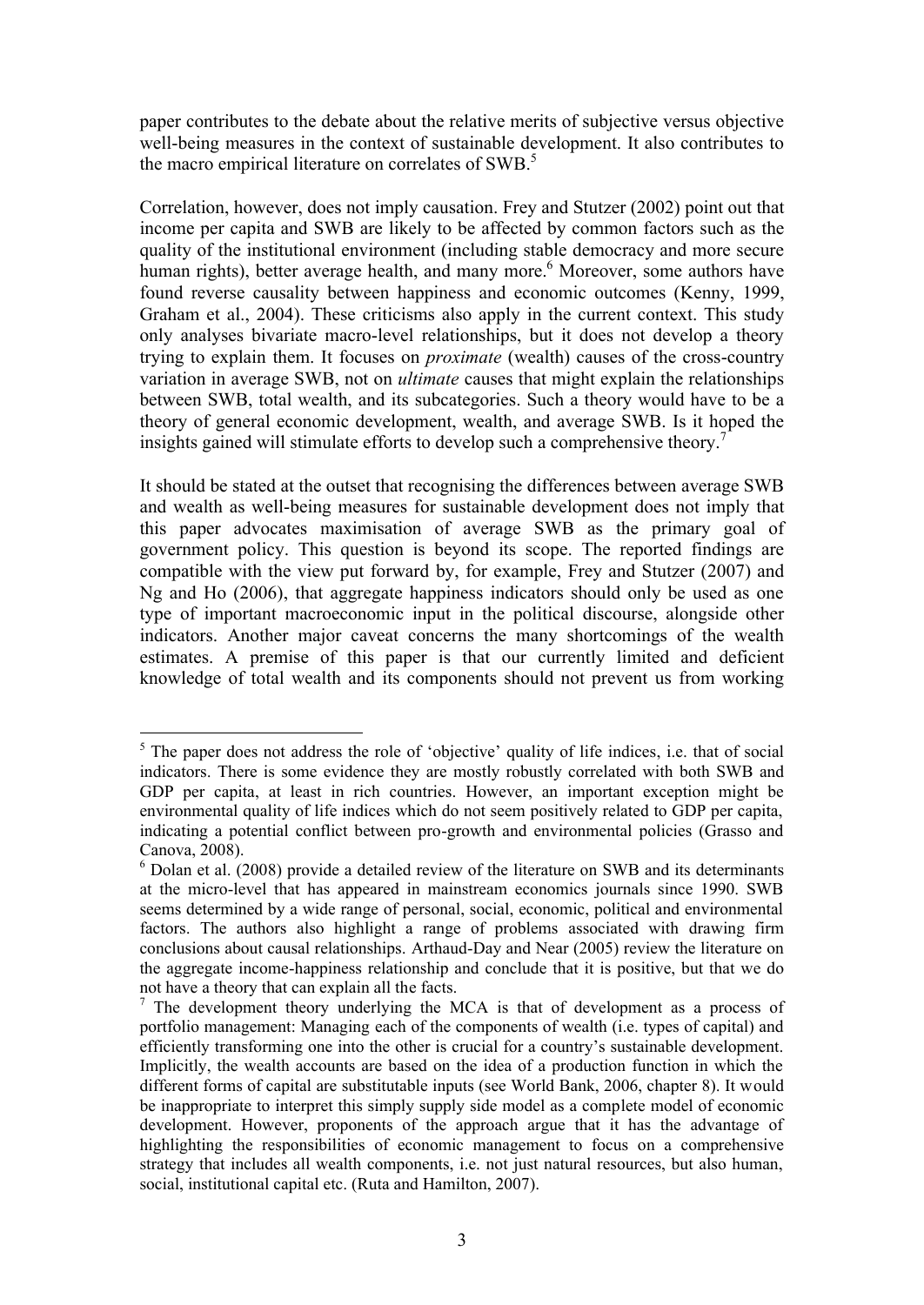with the best estimates currently available. They can clearly be improved upon in future.

In the data sample used in this study the cross-country wealth-happiness relationship is very similar to the income-happiness relationship. However, differences emerge for wealth subcategories. The high correlation between total wealth and GNI per capita is mostly due to produced capital and intangible capital, but not to natural capital. By contrast, produced capital is relatively weakly correlated with SWB in the group of high income countries. Of the wealth subcategories, intangible capital has the highest correlation with SWB. When the most natural resource intensive countries are excluded as outliers, the positive relationship between SWB and natural capital becomes much stronger, especially amongst high income countries.

Section 2 briefly discusses the macro-level income-happiness relationship, the importance of distinguishing between income and wealth in the context of happiness studies, and some of the literature on sustainable development and SWB. It also introduces the major findings of the MCA. Variable definitions and the data sample are discussed in Section 3. The next two sections present the empirical analysis. Section 4 reports scatter diagram, correlations and some simple regressions. Section 5 contains a more extensive regression analysis. Section 6 concludes. The data are reported in the Appendix.

## **2. Some Earlier Literature**

## 2.1 SWB, Income, and Wealth

The relationship between income and happiness has been extensively analysed since Easterlin's (1974) seminal contribution. Many studies have provided evidence on the cross-country differences in income per capita and average SWB. A convincing finding is that, on average, people in rich countries are happier than people in poor countries, although there are important exceptions. Another finding is that the relationship seems to be concave. SWB rises with income per capita at low levels of economic development, but once a certain threshold has been reached (e.g. about US\$ 10,000 in 1995 \$ terms), higher income per capita has less impact on average SWB.<sup>8</sup> However, the impact remains positive, i.e. even in rich countries further increases in income per capita seem to be associated with higher levels of average SWB.

Cross-sectional findings, which by their very nature cannot control for region- and country-specific effects, often differ from time-series evidence. The latter have often been interpreted to show that income per capita has little, if any, impact on happiness (the well-known Happiness or Easterlin Paradox). Unfortunately, given that consistent wealth data for a large number of countries are currently only available for one point in time, it cannot be tested in this paper whether the Easterlin Paradox's applicability extends to total wealth and its major subcategories. For an introduction to the controversy about the Easterlin Paradox, see Easterlin (2005) and Veenhoven and Hagerty (2006). One might be tempted to argue that omitted variables are likely to be responsible for the Easterlin Paradox. However, in a recent paper Di Tella and

<sup>&</sup>lt;sup>8</sup> See, for example, the survey article by Frey and Stutzer (2002).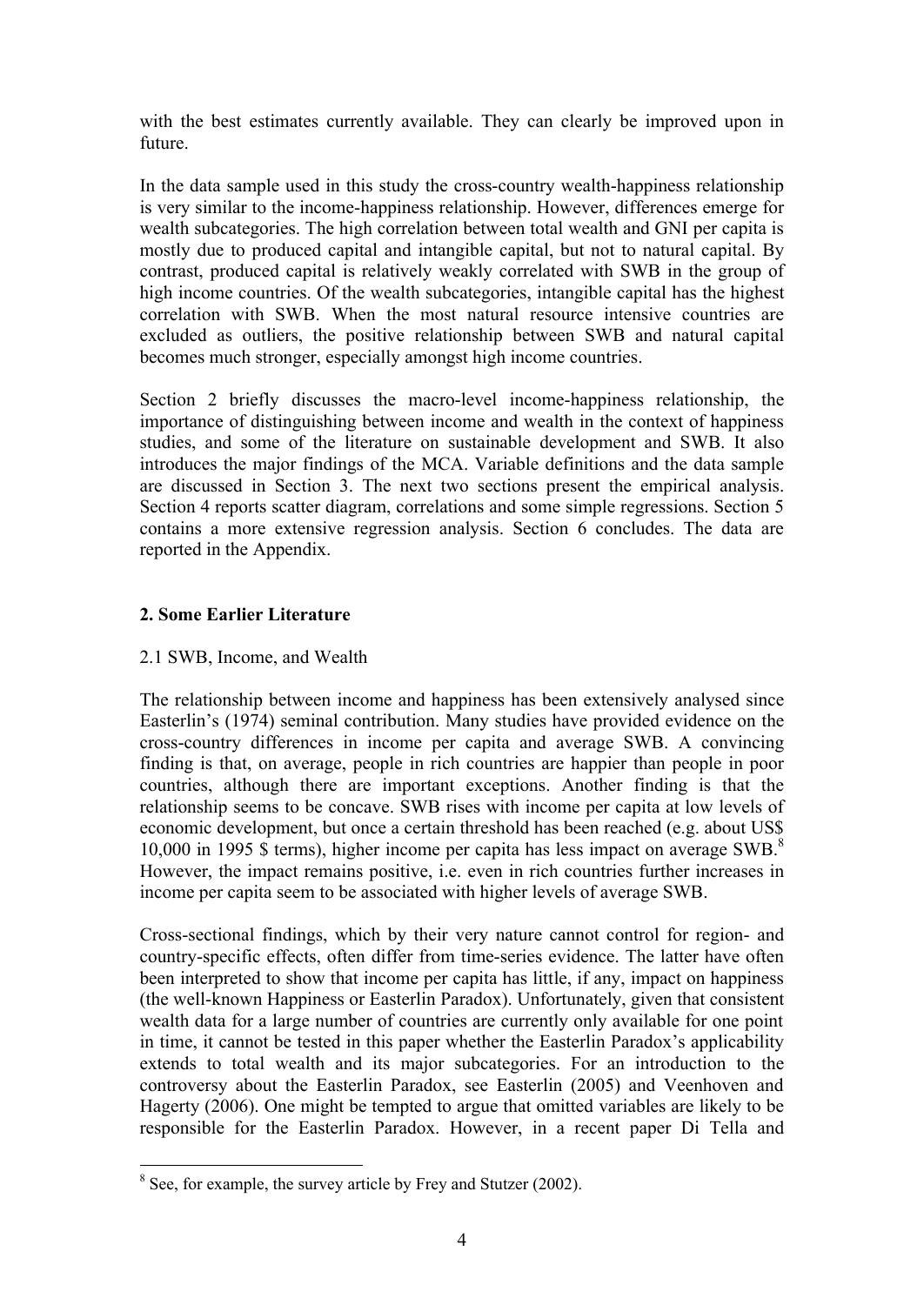MacCulloch (2008) report that adding additional variables only increases the paradox. Studies using micro-level data find a positive income happiness gradient. For a recent survey, and a reconciliation of the macro- and micro-level findings, see Clark et al. (2008). They focus on the incorporation of relative considerations in the utility function. By contrast, Stevenson and Wolfers (2008) conduct an extensive analysis of the income-happiness relationship using multiple rich data sets and find that the Easterlin Paradox does not exist. However, whether it would re-emerge if additional variables were added is not explored by Stevenson and Wolfers. In short, despite an extensive body of research, recent studies suggest that major aspects of the incomehappiness relationship are still in dispute.

Many happiness studies use income and wealth synonymously, even though they focus on the relationship between income and happiness. Few studies so far explicitly distinguish between income and wealth. Those that do use micro-level data and find the distinction matters. Mullis (1992) reports that amongst a group of American men a more comprehensive measure of well-being that combines aspects of income and wealth performs better as a predictor of SWB than current income alone. More recently, Headey and Wooden's (2004) study using Australian household wealth survey data and Headey et al.'s (2008) study using similar data for five countries (Australia, Britain, Germany, Hungary and The Netherlands) find that in all cases wealth (net worth, i.e. assets minus debts) affects SWB a lot more than does income. They suggest this is probably due to the fact that wealth provides economic security, which many people value highly. Wealth also allows people to borrow money to cope with bad times and to invest. Moreover, both financial and non-financial assets matter, i.e. both generate real flows of benefits to people.

The major conclusion drawn from these studies is that objective economic circumstances, and therefore economic variables, are more important for SWB than suggested by the Easterlin Paradox and, except for some recent studies, by much of the literature on the income-happiness nexus. Even if income cannot buy (much) happiness, wealth seems to be able to. Of course, measuring wealth is more difficult than measuring income. The definition of wealth in micro-level studies is very different from that used in World Bank (2006). Individual and/or household net wealth only takes (some) financial assets and liabilities into account and, to a certain extent, varies from country to country (see Headey et al., 2008, for details). Intangible capital, so important for total national wealth, is not included in these measures.

## 2.2 Sustainable Development and SWB

 $\overline{a}$ 

A number of attempts have been made to link SWB and sustainable development across nations. Some authors develop 'environmental impact corrected' happiness measures. For example, the New Economics Foundation's '(Un)Happy Planet Index' (Marks et al., 2006) is constructed as the ratio of average happy life years<sup>9</sup> and the per capita ecological footprint of each country. Ng (2008) modifies this index by remedying some perceived shortcomings in the calculation of happy life years and by

<sup>&</sup>lt;sup>9</sup> The concept of 'average happy life years' or 'happy life-expectancy' is a proxy measure for well-being that combines measures of SWB/happiness and life expectancy. It was developed by Veenhoven and some of his associates (see Veenhoven, 1996, 2005).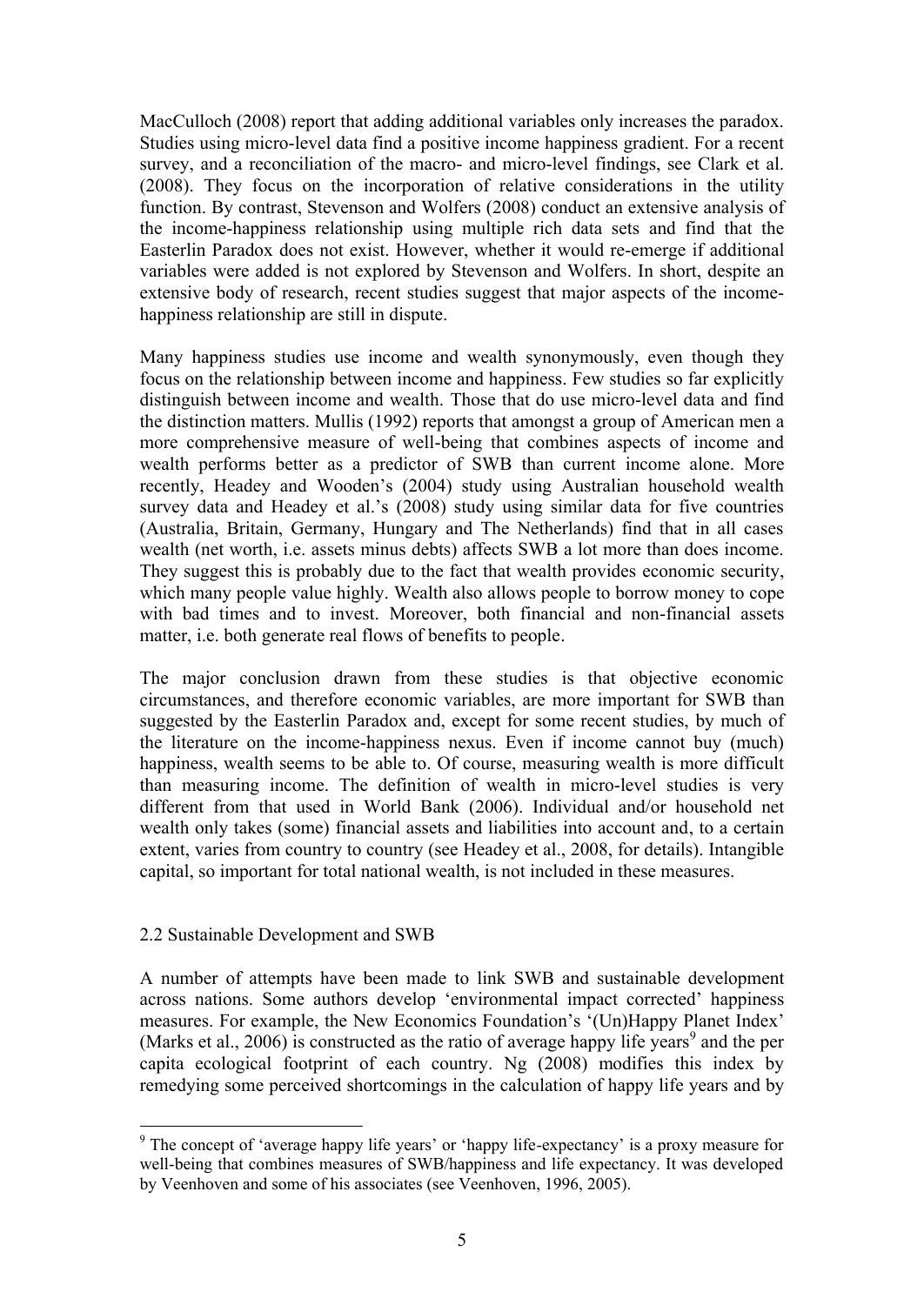replacing the per capita national ecological footprint by a measure that takes into account a country's global ecological impact. As a national success indicator, his 'environmentally responsible happy nation index' (ERHNI) seems superior because, if adopted as an indicator by governments, it would help focus policy both on increasing happiness and minimising an economy's global environmental impact.

Another approach to linking SWB and sustainable development is not to modify the happiness measure but to investigate the relationship between standard happiness indicators and various measures of sustainable development. Zidanšek (2007), for example, investigates the relationships between, on the one hand, three measures of happiness and, on the other hand, two environmental sustainability indicators (and some of their subcomponents). The latter are the environmental sustainability index (ESI) and the environmental performance index  $(EPI)^{10}$ , the former are average happiness between 1990 and 2000, inequality adjusted happiness, and happy life  $years<sup>11</sup>$ 

Zidanšek (2007) expects the causal relationship between sustainability and happiness to go in both directions, i.e. happier people care more about the environment and a better environment creates happier people. He reports scatter plots between various combinations of the two types of indicators and fits linear trend lines which he argues provide evidence of positive correlation. However, the data scatter rather widely and one may wonder whether non-linear relationships might fit them better. In particular, visual inspection of his data would suggest a levelling off of happiness (however measured) for high values of the environmental sustainability indicators. Zidanšek obtains the best linear fit for the (inverse) relationship between happiness and  $CO<sub>2</sub>$ emissions, a subcategory of the ESI index. He argues that sustainable development in the interest of future generations does not require a 'happiness sacrifice' from the current generation. Rather, he suggests the possibility of improving happiness and sustainability simultaneously.

This paper addresses the related, but different, question whether sustainable wealth and its major components, which include natural resources, are correlated with SWB in a cross-section of countries.

## 2.3 The World Bank's Millennium Capital Assessment

 $\overline{a}$ 

The World Bank (2006) has provided a comprehensive snapshot of wealth for a large number of countries at the turn of the millennium. Per capita estimates of total wealth, as well as of its major subcategories (i.e. natural capital, produced capital and intangible capital), are also provided. Some of the estimates are more precise than others (the methodology used to derive the capital estimates is explained in section 3 below). For example, total wealth, as well as natural and produced capital, are estimated directly, whereas intangible capital is measured as a residual by subtracting natural and produced capital from total wealth. Table 1 indicates that the composition of wealth varies greatly by income level. Unsurprisingly, the overall rankings of

 $10$  For details of these global indexes see the references provided in Zidanšek (2007).

<sup>&</sup>lt;sup>11</sup> They are taken from Veenhoven's World Database of Happiness at http://worlddatabaseofhappiness.eur.nl/ .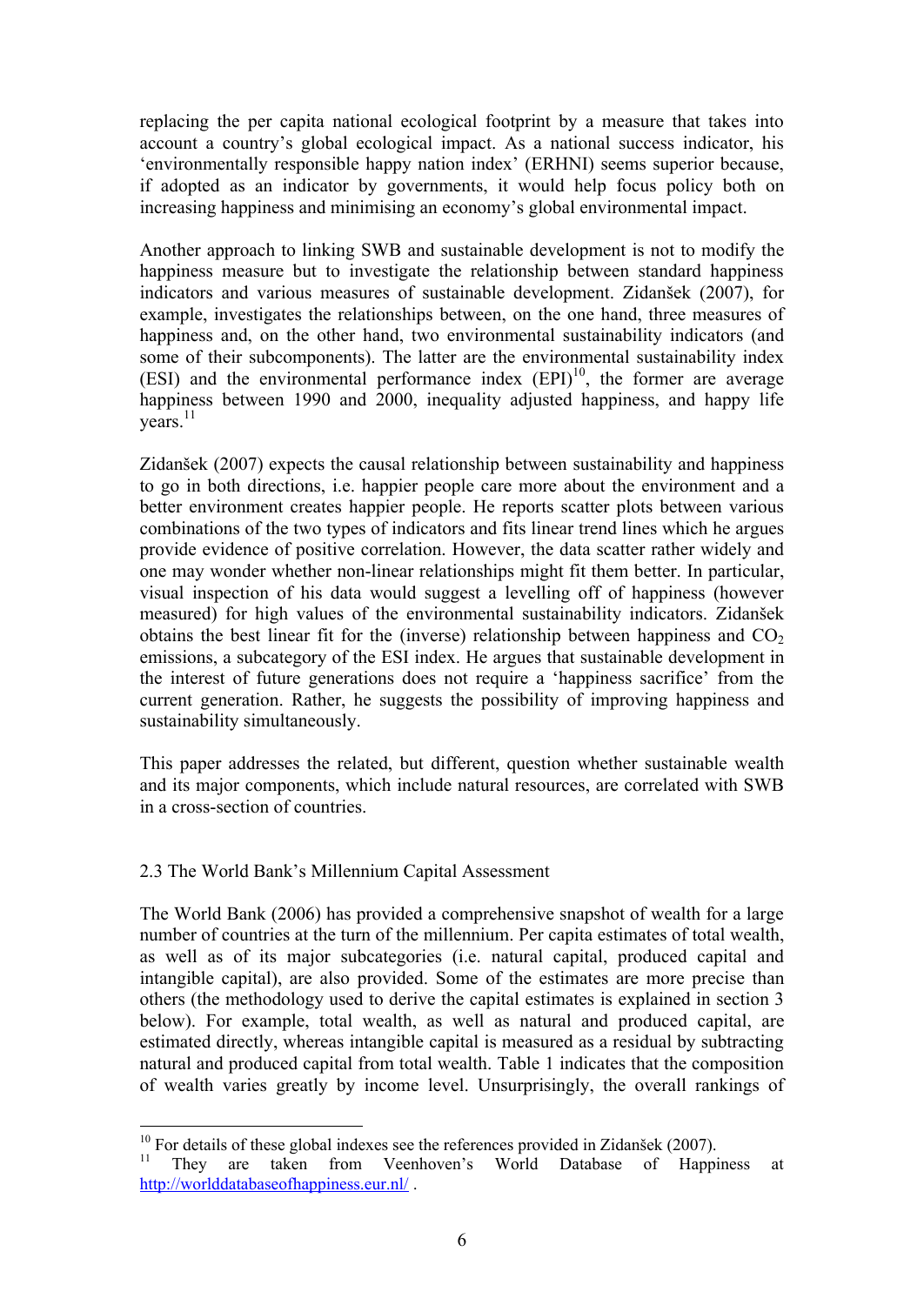countries by wealth per capita and GDP (or GNI) per capita are quite similar, but the main focus is on the changing composition of wealth across income levels.

|         | Table 1: Average total wealth and its components across 120 countries in 2000 |                                             |                                                                                                        |         |         |          |            |  |  |  |  |  |
|---------|-------------------------------------------------------------------------------|---------------------------------------------|--------------------------------------------------------------------------------------------------------|---------|---------|----------|------------|--|--|--|--|--|
|         | (in 2000 US\$ per capita and percentage shares)                               |                                             |                                                                                                        |         |         |          |            |  |  |  |  |  |
|         |                                                                               |                                             |                                                                                                        |         |         |          |            |  |  |  |  |  |
| Country | Natural                                                                       | Produced                                    | Intangible                                                                                             | Total   | Natural | Produced | Intangible |  |  |  |  |  |
| income  | capital                                                                       | capital                                     | capital                                                                                                | wealth  | capital | capital  | capital    |  |  |  |  |  |
| group   |                                                                               |                                             |                                                                                                        |         | share   | share    | share      |  |  |  |  |  |
| Low-    | 1,925                                                                         | 1,174                                       | 4,434                                                                                                  | 7,532   | 26%     | 16%      | 59%        |  |  |  |  |  |
| income  |                                                                               |                                             |                                                                                                        |         |         |          |            |  |  |  |  |  |
| Middle- | 3,496                                                                         | 5,347                                       | 18,773                                                                                                 | 27,616  | 13%     | 19%      | 68%        |  |  |  |  |  |
| income  |                                                                               |                                             |                                                                                                        |         |         |          |            |  |  |  |  |  |
| High-   | 9,531                                                                         | 76,193                                      | 353,339                                                                                                | 439,063 | $2\%$   | 17%      | 80%        |  |  |  |  |  |
| income  |                                                                               |                                             |                                                                                                        |         |         |          |            |  |  |  |  |  |
| World   | 4,011                                                                         | 16,850                                      | 74,998                                                                                                 | 95,860  | $4\%$   | 18%      | 78%        |  |  |  |  |  |
|         |                                                                               |                                             | <i>Notes:</i> Countries are classified as low-income $(L)$ , lower-middle income $(LM)$ , upper-middle |         |         |          |            |  |  |  |  |  |
|         |                                                                               |                                             | income (UM), and high income (H) using the World Bank classification for 2001 (in GNI per              |         |         |          |            |  |  |  |  |  |
|         |                                                                               |                                             | capita in US\$) available from http://web.world.bank.org/.                                             |         |         |          |            |  |  |  |  |  |
|         |                                                                               |                                             | L: $\le$ \$745; LM: \$746-\$2,975; UM: \$2,976-\$9,205; H: > \$9,205.                                  |         |         |          |            |  |  |  |  |  |
|         |                                                                               | Source: World Bank (2006), Table 1.1, p. 4. |                                                                                                        |         |         |          |            |  |  |  |  |  |

The World Bank (2006, chapter 2) draws the following stylized facts from its analysis: Firstly, *intangible capital is the largest share of total wealth, but it varies widely between income groups and across regions.* Nearly 90% of the cross-country variation in intangible capital can be explained by a simple measure of human capital (years of schooling) and governance as measured by a rule of law index. For some countries, especially oil states, intangible capital might be negative or very low, which is interpreted as an indication of the resource curse. GNI in these countries is too low in the sense that they achieve very low returns on their capital. Secondly, *richer countries have lower shares but higher levels of natural capital*. The World Bank (2006, p. 30) speculates that in rich countries preferences linked to higher income are playing a key role in fostering more careful management of natural capital, and that the value of natural capital might also interact positively with high levels of other types of capital. This might indeed suggest that higher per capita levels of natural capital are correlated with higher levels of average SWB. Thirdly, *poorer countries rely on land resources*. In the poorest countries, land resources make up a large proportion of natural capital. This suggests a possible poverty-land-dependence trap in low-income countries (World Bank, 2005, p. 30).

The sustainability of a country's wealth is assessed by calculating a genuine savings rate (i.e. genuine savings as percentage of GNI) which is then adjusted for the population growth rate to obtain changes in wealth per capita. A test of the theory that genuine savings at some point in time predict changes in future welfare has produced mixed results (Hamilton and Atkinson, 2006, chapter 4; World Bank, 2006, chapter 7). Genuine savings or changes in wealth per capita seem to be poor predictors of future welfare in developed countries, but better predictors of future welfare in developing countries. This could be an indication that the 'objective' wellbeing measure is less suitable for developed countries. However, the test has been far from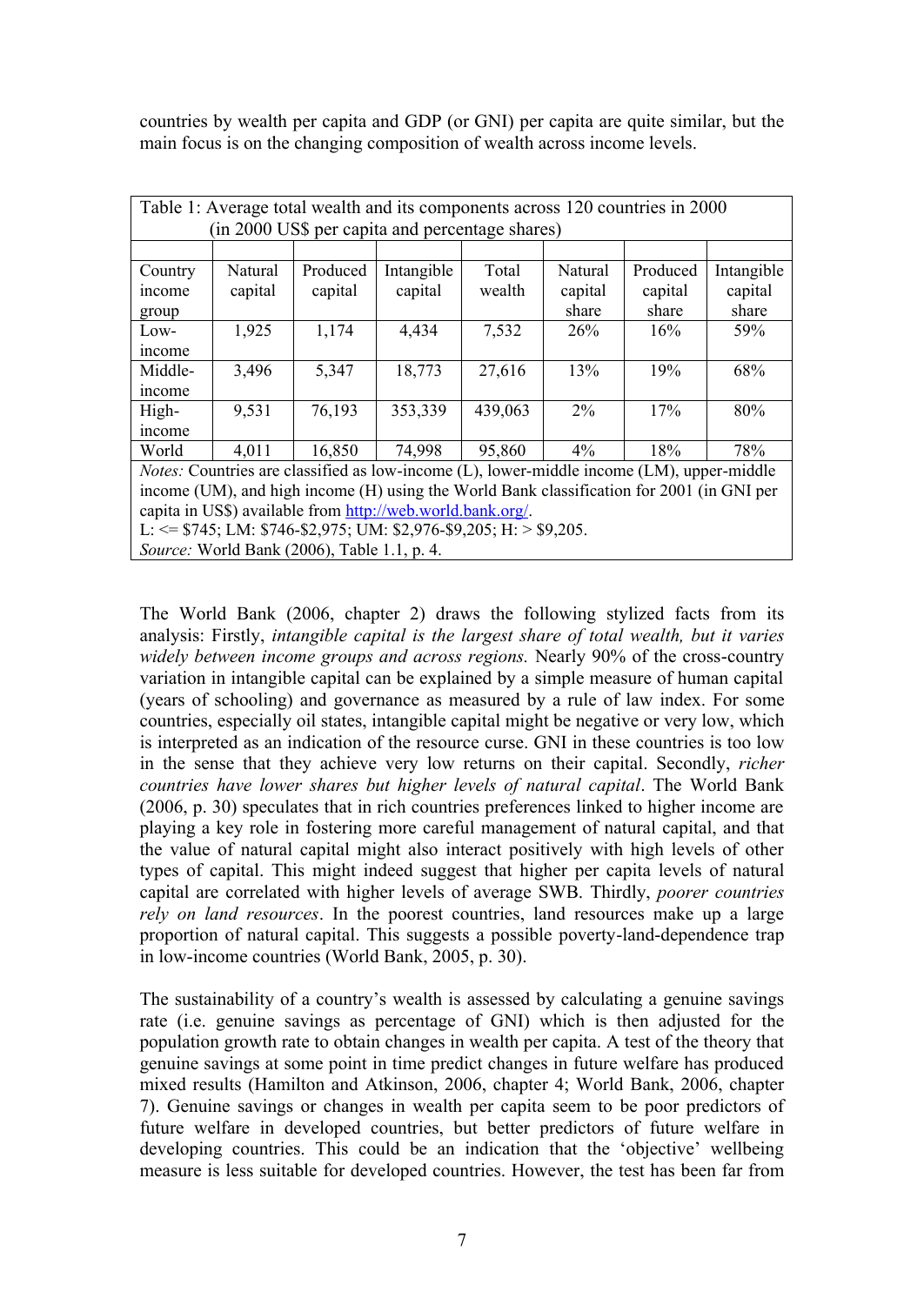ideal, requiring many caveats which may have influenced the results.<sup>12</sup> Never-theless, the relatively poor test results cast doubt on a major policy implication derived from the theory behind the MCA, i.e. that decision-makers do not require direct welfare measurement to guide policy. In (economic) theory, all that is required is that genuine savings (and changes in wealth per capita) are used as a policy guide (Hamilton and Atkinson, 2006, chapter 2). In practise, this might be less than ideal.

#### **3. Variables and Data**

#### 3.1 Variables

 $\overline{a}$ 

This section discusses some of the major aspects of the measurement of total wealth and its components<sup>13</sup>, and of the SWB variable used. GNI per capita ( $GNIpc$ ) data for 2000 in US\$ are taken from World Bank (2006, Appendix 4). All data are listed in Appendix Table 1.

## 3.1.1 *Total wealth per capita (TotWpc)*

The World Bank (2006) assumes that total wealth per capita can be used as an indicator of (social) well-being. Dasgupta (2001) shows that this requires the assumptions that a) the population growth rate is constant, b) per capita consumption is independent of population size and c) production takes place under constant returns to scale. Arrow et al. (2004) also use such a welfare measure. Following Hamilton and Hartwick (2005), the current value of total wealth  $W_t$  is estimated as the net present value of *sustainable consumption*, i.e. the *net present value of the consumption level that leaves the capital stock intact*. <sup>14</sup> Measured in this way, total wealth tries to account for intertemporal equity issues and thus becomes the object of the sustainable development paradigm (Ruta and Hamilton, 2007). The calculation of total wealth requires an estimate of the current level of sustainable consumption (measured as the average of 1998-2000 consumption corrected for any negative adjusted net savings), as well as values for the pure rate of time preference (assumed to be 1.5 percent) and the time horizon considered (assumed to be 25 years, i.e. roughly a generation).

The World Bank (2006) concedes that measuring total wealth as the sum of its components would make intuitive sense, but this is currently infeasible due to data and methodological constraints, leaving plenty of scope for future research to improve estimates. The most severe measurement problems relate to the intangible capital

<sup>14</sup> It can be shown that  $W_t = \int C(t) e^{-r(s-t)} ds$ *t*  $\int_{0}^{\infty}$   $\sigma(t)$  - r  $(s-t)$  $=\int C(t)e^{-r(s-t)}ds$ , where *C* is current consumption, *ρ* is the

<sup>&</sup>lt;sup>12</sup> Measurement errors, missing variables and exogenous shocks may have distorted the results. Also the test is particularly stringent in that it assumes that genuine saving at a point in time results in changes in future welfare.

<sup>&</sup>lt;sup>13</sup> For further details, see World Bank (2006), Hamilton and Atkinson (2006, chapter 2), Ruta and Hamilton (2007).

pure rate of time preference, and *s* is another time index. This requires the further assumptions that the elasticity of utility with respect to consumption equals 1 and that consumption grows at a constant rate (see World Bank, 2006, p. 144).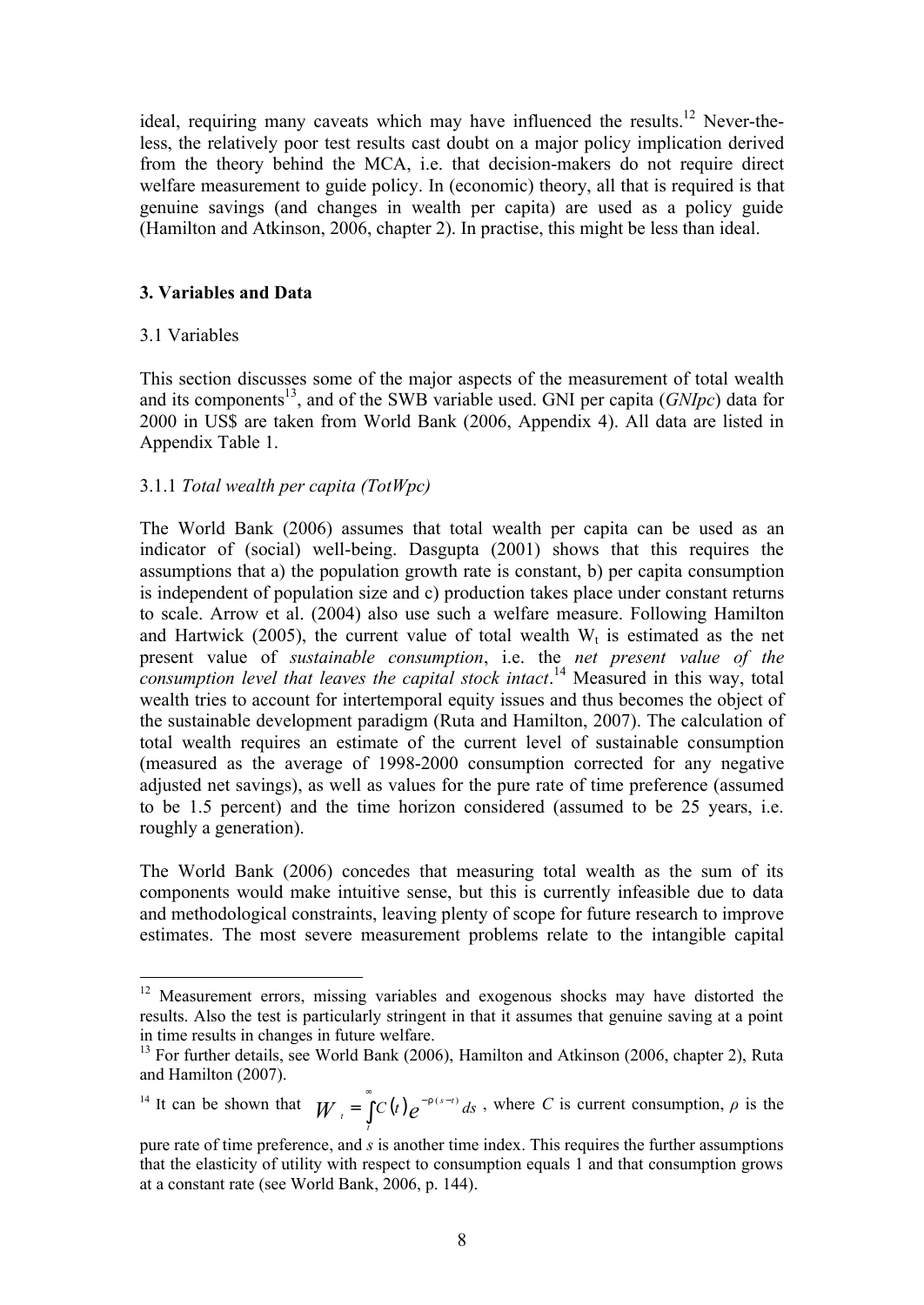component, which accounts for a multitude of factors that have greatly increased with the development of knowledge-based economies, e.g. human capital, social capital, institutional capital. How to consistently measure and value these for a particular country, let alone for a large group of countries, remains a formidable challenge.

#### 3.1.2 *Produced capital per capita (ProdCpc)*

Produced capital is made up of machinery, equipment and structures (including infrastructures), and urban land. The first three are measured using the perpetual inventory method to estimate the value of produced capital stocks, whereas urban land is measured indirectly as a percentage of the value of the produced capital stocks. The service life of capital is assumed to be 20 years, with the value of an asset falling to zero after that time. The depreciation rate is 5 percent across countries and over time. Following some estimates reported in the literature, the percentage used to determine the value of urban land from the value of produced capital stocks was set at 24 for all countries.

## 3.1.3 *Natural capital per capita (NatCpc)*

Natural capital is made up of a large number of non-renewable and renewable resources which, given the available data, are measured and valued at various degrees of accuracy. The non-renewable resources included are oil, gas and coal, the renewable resources are ten metals and minerals (bauxite, copper, gold, iron ore, lead, nickel, phosphate rock, silver, tin, zinc). Their value is calculated as the present discounted value of (estimated) economic profits over the (estimated) life of the resource, which inevitably requires making numerous simplifying assumptions and using guesstimates for many of the important parameter values (see World Bank, 2006, Appendix 1). Renewable resources included in natural capital are cropland, pastureland, forested areas, and protected areas. Some of these (nontimber forest resources and protected areas) can only be measured crudely. For example, protected areas are measured by their opportunity cost in terms of cropland or pastureland, which probably captures the minimum value of protected areas (World Bank, 2006, p. 154). Due to lack of data, other resources which preferably should be included in the total value of natural capital are missing (in particular subsoil water, diamonds, and fisheries). This will have greatly underestimated the value of natural resources of some countries, and overestimated their intangible capital.<sup>15</sup>

## 3.1.4 *Intangible capital per capita (IntCpc)*

 $\overline{a}$ 

Some of the items included in produced and natural capital are likely to be overestimated, others underestimated, and other item that should be included are neglected altogether. Moreover, total wealth is also estimated imprecisely. It is therefore difficult to judge whether intangible capital as the difference between the latter and the former is likely to be over- or under-estimated.<sup>16</sup> However, the fact that the share

 $15$  For example, in the case of Botswana, inclusion of the economic value of diamonds would increase natural capital per capita from just over \$3,000 to about \$10,500 (World Bank, 2006, p. 25 and Appendix 1). Botswana is not included in the data sample used in this paper.

 $16$  It would, of course, have been better to use direct estimates of intangible capital. However, such estimates are not available. The conceptual and measurement issues associated with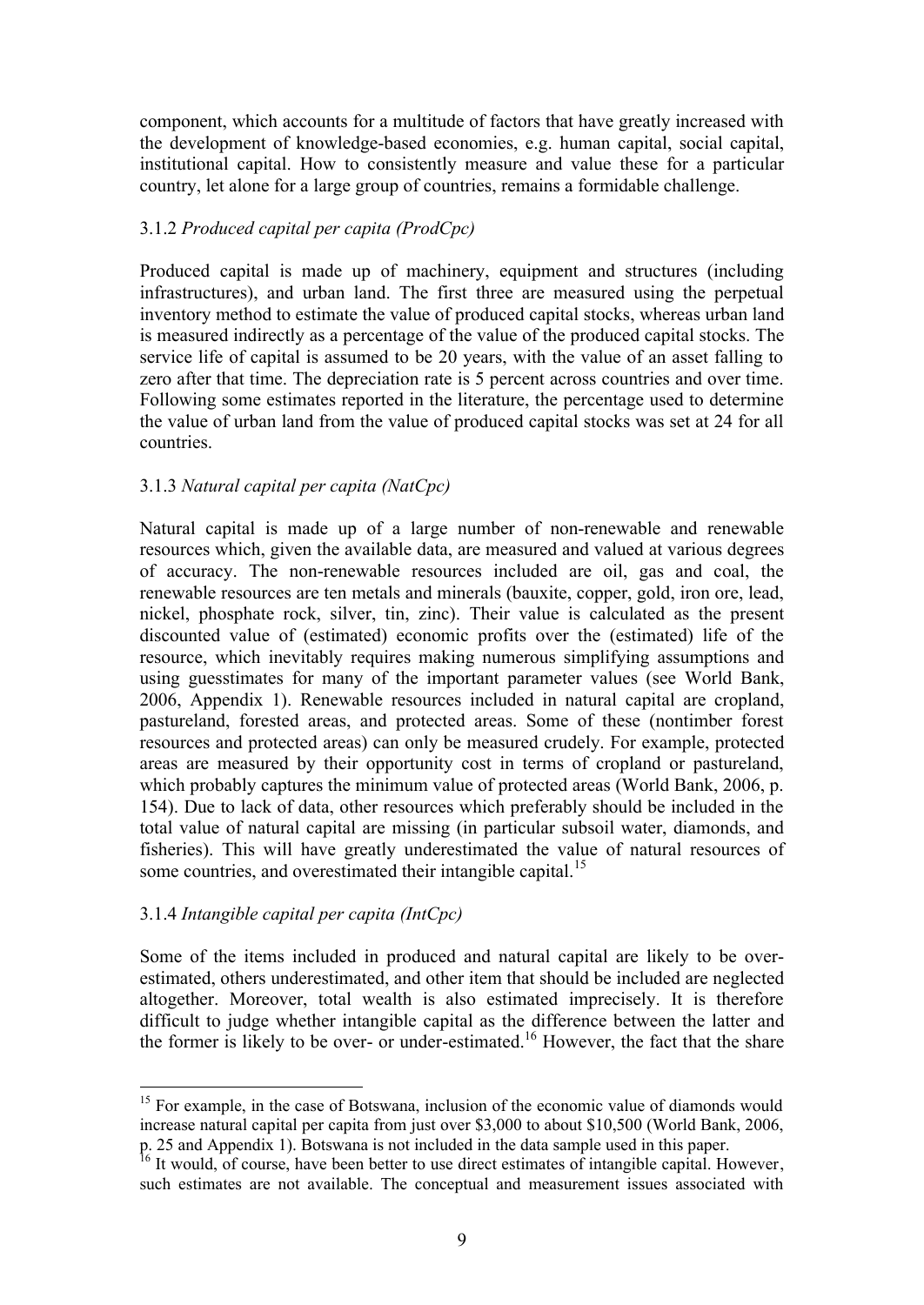of intangible capital in total wealth increases with the level of economic development suggests that the World Bank estimates are not completely unreasonable, at least as a first approximation.

The World Bank's (2006, p. 23) interpretation of intangible capital includes human capital (the sum of knowledge, skills, and know-how possessed by the population), a country's institutional infrastructure, and social capital (the latter being interpreted as the level of trust among people and their ability to work together towards common goals), as well as net foreign financial assets through the returns generated by these assets.

A simple regression model that uses just three explanatory variables, i.e. human capital (measured by average years of schooling per capita ), remittances from abroad (as a proxy for human capital of emigrants), and quality of institutional environment (measured by a rule of law index), can account for almost all of the variation in intangible capital, with the rule of law index accounting for the largest contribution on average (57 percent), followed by school years per capita (another 36 percent) (see World Bank, 2006, pp. 91-98). However, the relative contributions of the three explanatory variables vary widely between countries, suggesting that a one-size-fitsall policy rule cannot be derived from the findings for the average country (ibid.).

#### 3.1.5 *Subjective well-being (SWB)*

 $\overline{a}$ 

The *SWB* measure used in this paper is taken from Inglehart (2004). It is also available from the website of the World Values Survey (WVS). The measure is constructed from the responses to two questions of the 1999-2002 wave of the WVS: The 'Feeling of Happiness' question and the 'Life Satisfaction' question.<sup>17</sup> For a sample of 82 countries, Inglehart (2005) reconfirms the often observed non-linear relationship between *SWB* and the level of economic development (measured by GNP per capita), i.e. *SWB* levels off for high income countries. It is expected that this also holds for the sample of countries used in this paper.

## 3.1.6 *Genuine saving and change in wealth per capita (ChWpc)*

The derivation of adjusted net savings or genuine savings is rather complex. First, fixed capital depreciation is subtracted from gross national savings to obtain net savings. Then, education expenditure is added, and the value of depletion of natural resources and pollution damages is subtracted to obtain genuine saving. More precisely, genuine savings are calculated as net national saving plus education expenditure, minus energy depletion, mineral depletion, net forest depletion, carbon dioxide damage, and particulate emissions damage (see World Bank, 2006, Appendix 1). However, due to lack of internationally comparable data some important sources

intangible capital are difficult and have not yet been resolved (see, for example, Carrado et al., 2005).

 $17$  Inglehart (2005, p. 11) explains the construction of SWB as follows: "Happiness was rated on a four-point scale, on which high scores indicated low levels of happiness; life satisfaction was rated on a ten point scale on which high scores indicated high levels of satisfaction. To give both variables equal weight, the mean scores on the happiness scale were multiplied by 2.5 and subtracted from the life satisfaction scores."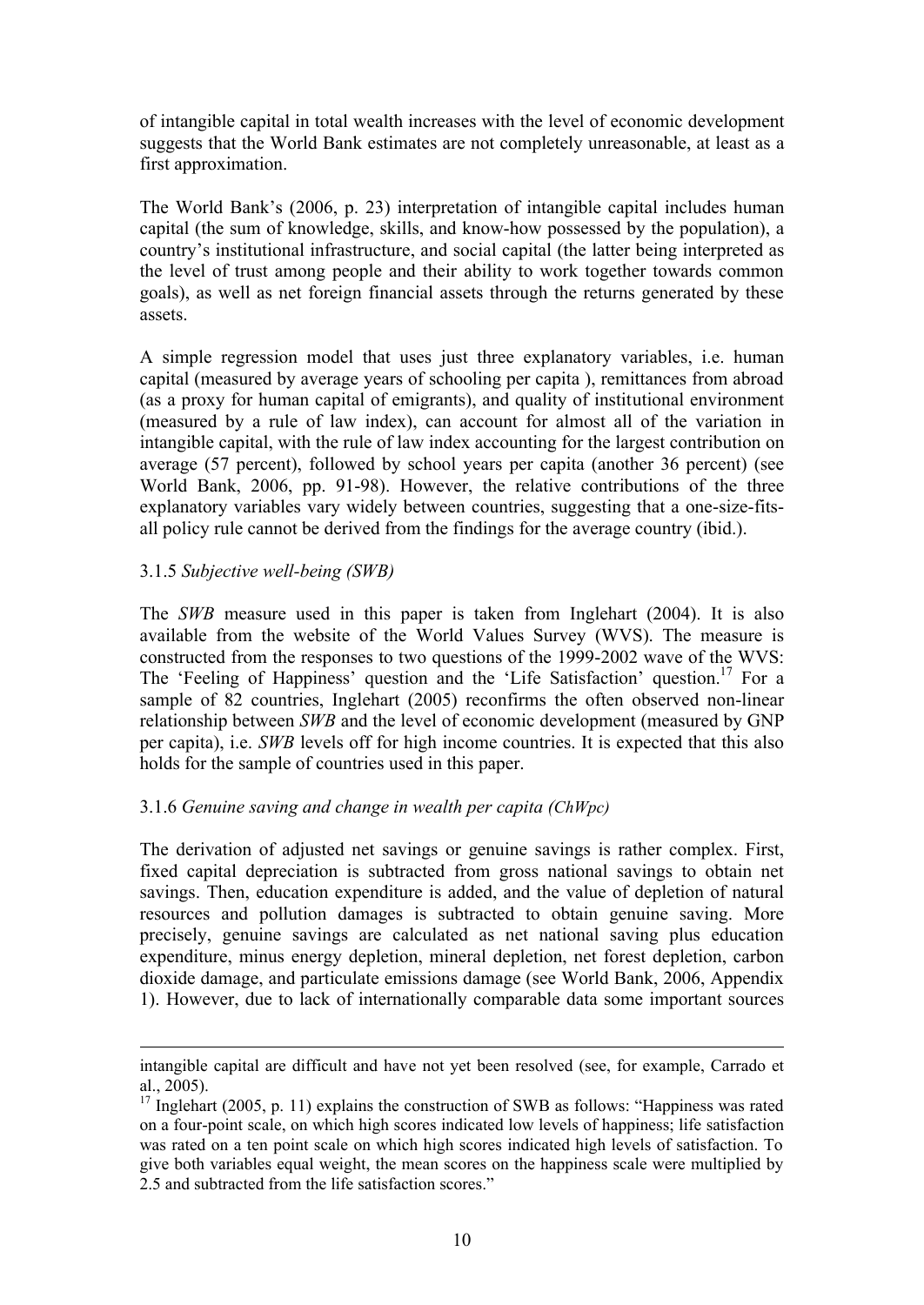of environmental degradation such as water depletion, unsustainable fisheries, and soil depletion, are still not taken into account.

Genuine saving not only measure changes in a country's produced assets, but also in its natural resources and environmental quality.<sup>18</sup> However, if population growth is greater than the growth rate of total wealth, genuine savings could be positive, suggesting sustainability, while in per capita terms (tangible) wealth is negative, i.e. declining, and therefore unsustainable. Under the assumption that population growth is exogenous, genuine savings are adjusted for the population growth rate to obtain the change in wealth per capita (see World Bank, 2006, chapter 5). It should be noted that the genuine savings rate and the change in wealth per capita only include tangible wealth. The intuition for this is that much intangible capital is embodied in people (ibid., p. 62). Suffice it to say this is one of many caveats pertaining to the measurement of these variables (ibid., chapter 6).

#### 3.2 The data sample

 $\overline{a}$ 

The data sample used in this study was derived by matching the wealth data with the SWB data. In some cases separate *SWB* values available from Inglehart (2004) had to be combined in order to convert the *SWB* data to the country definitions used for the other variables.<sup>19</sup> Although the World Bank reports wealth estimates for 120 countries, and Inglehart reports *SWB* estimates for 82 countries, there are only 58 country matches between the two databases. Table 2 shows maximum and minimum values of variables (for the whole 58 country sample, and for the 24 high income countries).

| Table 2: Minimum and maximum values of variables                               |                                                                         |            |            |  |  |  |  |  |  |  |
|--------------------------------------------------------------------------------|-------------------------------------------------------------------------|------------|------------|--|--|--|--|--|--|--|
|                                                                                |                                                                         |            |            |  |  |  |  |  |  |  |
|                                                                                | Min                                                                     |            | Max        |  |  |  |  |  |  |  |
| <b>SWB</b>                                                                     | $-2.4$                                                                  | (1.12)     | 4.32(4.24) |  |  |  |  |  |  |  |
| Total wealth                                                                   | 2,748                                                                   | (141, 282) | 648,241    |  |  |  |  |  |  |  |
| Natural capital                                                                |                                                                         | (U)        | 54,828     |  |  |  |  |  |  |  |
| Produced capital                                                               | 595                                                                     | (28, 973)  | 150,258    |  |  |  |  |  |  |  |
| Intangible capital                                                             | $-3,418$                                                                | (107, 864) | 542,394    |  |  |  |  |  |  |  |
| Change in wealth                                                               | $-847$                                                                  | (46)       | 8,020      |  |  |  |  |  |  |  |
| <i>GNIpc</i>                                                                   | 297                                                                     | (10, 256)  | 37,879     |  |  |  |  |  |  |  |
| <i>Notes:</i> The wealth data are in 2000 US\$ per capita. Numbers in brackets |                                                                         |            |            |  |  |  |  |  |  |  |
|                                                                                | are for the high income countries with GNI per capita greater than US\$ |            |            |  |  |  |  |  |  |  |
| 10,000. Source: See Appendix Table 1.                                          |                                                                         |            |            |  |  |  |  |  |  |  |

 $18$  See World Bank (2006, chapter 3). For a more extended recent discussion of genuine savings as an indicator of sustainability see Hamilton and Bolt (2007).

<sup>19</sup> Separate *SWB* scores for Belgium and Luxembourg were combined, as were the *SWB* scores for East and West Germany, and Great Britain and Northern Ireland. In all cases population fractions were used as weights in the calculation of the aggregate *SWB* values.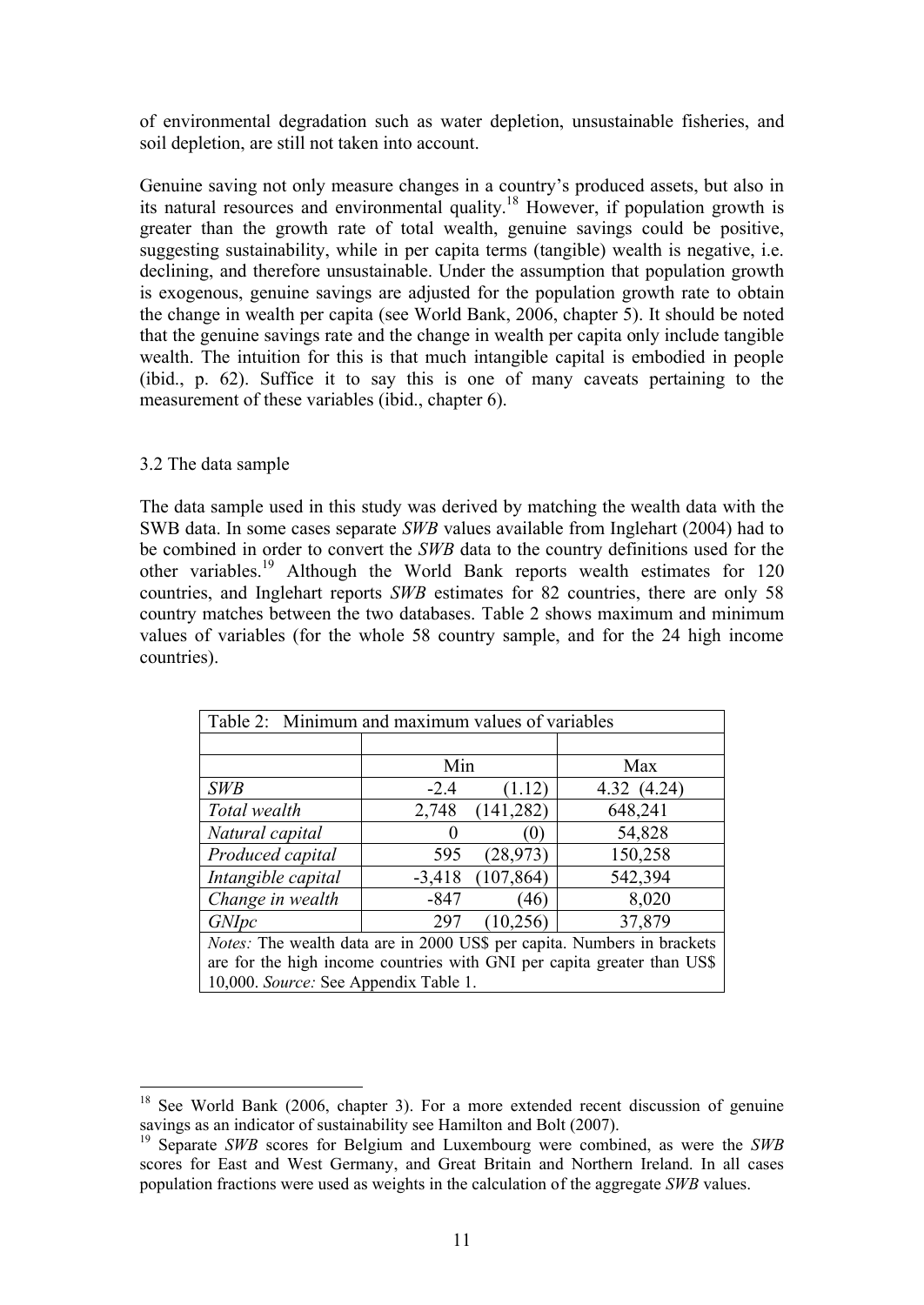Eleven of the 58 countries (i.e. Algeria, Argentina, Colombia, Egypt, Indonesia, Iran, Nigeria, Pakistan, South Africa, Venezuela, Zimbabwe) have a negative *ChWpc*, suggesting that the current level of *TotWpc* is unsustainable and likely to be lower in future. For two countries, i.e. Georgia and the Russian Federation, projected negative population growth rates turn negative genuine savings rates into positive *ChWpc* estimates. At least 6 of the 11 countries with a negative *ChWpc* are classified by the World Bank (2006) as resource-intensive. Venezuela, the country with the largest negative value for *ChWpc*, might have had a stock of produced capital four times larger than its actual stock in 2000 had it followed the Hartwick rule<sup>20</sup> for investing in produced capital since 1970 (ibid., p. 54).

As can be seen from Table 2, variation in the values of variables is generally much smaller for the high income group of countries compared to the complete sample of countries. Among high income countries, Korea has the lowest levels of *SWB, IntCpc* and *TotWpc*, Greece has the lowest *ProdCpc*, and Australia the lowest *ChWpc*. The zero value for *NatCpc* is due to Singapore.

Table 3 reports the top and bottom five countries in the 58 country sample in terms of *SWB*, *GNIpc* and *TotWpc*. Country rankings for the latter two are quite similar, and differ from that for *SWB*. The *SWB* country ranking reflects the well-known finding that most Latin American countries have higher levels of *SWB* than suggested by their level of economic development (Inglehart, 2005), whereas the opposite applies to ex-Soviet Union countries (Inglehart and Klingemann, 2000) and East Asian countries (Ng, 2002).

|                                                                 |             |            |                                                                    |              | Table 3: Top and bottom ranked five countries in terms of SWB, GNIpc and TotWpc                          |        |  |  |
|-----------------------------------------------------------------|-------------|------------|--------------------------------------------------------------------|--------------|----------------------------------------------------------------------------------------------------------|--------|--|--|
|                                                                 |             |            |                                                                    |              |                                                                                                          |        |  |  |
|                                                                 | Country     | <b>SWB</b> | Country                                                            | <i>GNIpc</i> | Country                                                                                                  | TotWpc |  |  |
| $\mathbf{1}$                                                    | Mexico      | 4.32       | Japan                                                              | 37.9         | Switzerland                                                                                              | 648    |  |  |
| 2                                                               | Denmark     | 4.24       | Switzerland                                                        | 37.1         | Denmark                                                                                                  | 575    |  |  |
| $\overline{3}$                                                  | Ireland     | 4.16       | Norway                                                             | 36.8         | Sweden                                                                                                   | 513    |  |  |
| $\overline{4}$                                                  | Switzerland | 4.00       | <b>United States</b>                                               | 35.2         | <b>United States</b>                                                                                     | 513    |  |  |
| $\mathfrak{S}$                                                  | Colombia    | 3.94       | Denmark                                                            | 29.0         | Germany                                                                                                  | 496    |  |  |
| .                                                               |             | .          |                                                                    | .            |                                                                                                          | .      |  |  |
| 54                                                              | Romania     | $-1.30$    | Pakistan                                                           | 0.5          | Moldova                                                                                                  | 9      |  |  |
| 55                                                              | Moldova     | $-1.63$    | India                                                              | 0.4          | Pakistan                                                                                                 | $8*$   |  |  |
| 56                                                              | Russian Fed | $-1.75$    | Bangladesh                                                         | 0.4          | India                                                                                                    | 7      |  |  |
| 57                                                              | Zimbabwe    | $-1.88$    | Moldova                                                            | 0.3          | Bangladesh                                                                                               | 6      |  |  |
| $3*$<br>Nigeria<br>58<br>Indonesia<br>$-2.40$<br>Nigeria<br>0.3 |             |            |                                                                    |              |                                                                                                          |        |  |  |
|                                                                 |             |            |                                                                    |              | <i>Notes:</i> An * indicates that the change in wealth per capita is negative, i.e. the current level of |        |  |  |
|                                                                 |             |            | TotWpc is not sustainable. GNIpc and TotWpc are in 1000's of US\$. |              |                                                                                                          |        |  |  |

 $20$  The rule suggests that resource-intensive countries can sustain a constant level of consumption over time if at each point in time the value of investment equals the value of resource rents. This amounts to keeping genuine savings equal to zero at each point in time. A modified version of the Hartwick rule that allows for constant positive genuine savings is used in World Bank (2006, chapter 4).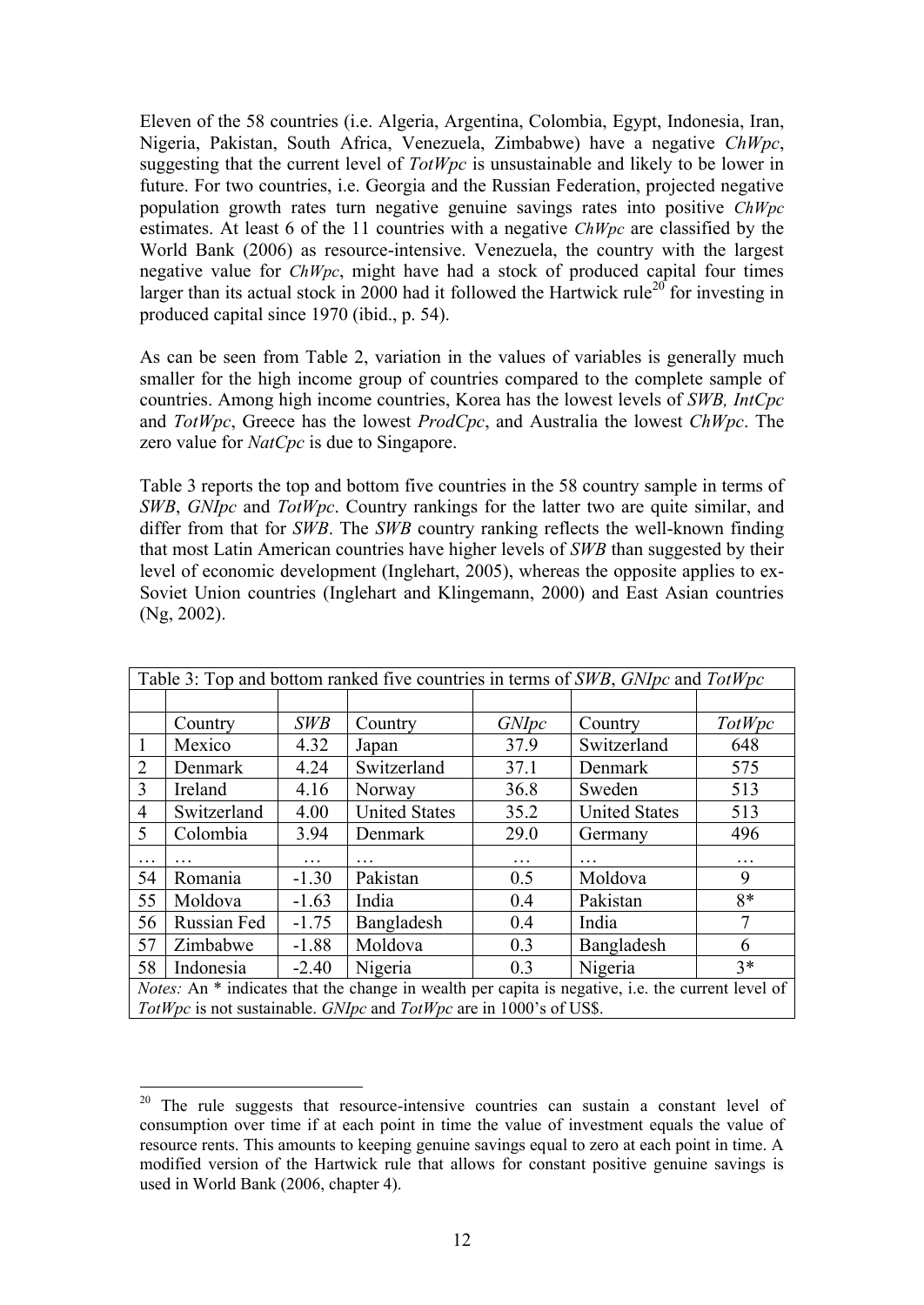#### **4. Bivariate Relationships between SWB, GNI and the Wealth Variables**

This section reports scatter diagrams, linear correlation coefficients and some simple regressions to highlight the main features of the data. We start by comparing the relationships between *SWB* and *GNIpc* versus *SWB* and *TotWpc*. In the sample of 58 countries, *GNIpc* and *TotWpc* are highly correlated (i.e. linear correlation coefficient of 0.97), indicating that the former is a good proxy for the latter. They also have a very similar correlation with SWB. It is therefore not surprising that the scatter diagrams in Figures 1 and 2 look similar, i.e. both relationships are non-linear (concave). In short, the non-linear cross-country pattern, well-established in the literature on the income-happiness relationship, also seems to apply to the wealthhappiness relationship. Figure 1 and 2, moreover, suggest that for the group of high income countries (*GNIpc* > US\$ 10,000) and high wealth countries (*TotWpc* > US\$ 140,000), the relationships are approximately linear. Although these two groups contain the same countries, some of the rankings differ. Most noticeable, Switzerland is the undisputed leader in terms of *TotWpc*, in contrast to *GNIpc*.

#### **(Insert Figures 1 and 2)**

Table 4 reports the linear correlation coefficients between *SWB* and *GNIpc,* as well as between *SWB* and *TotWpc* (in brackets). They are quite high and very similar for the total country sample, and somewhat lower for the group of high income countries. Moreover, for the high income countries, the correlation between *SWB* and *TotWpc* is greater than that between *SWB* and *GNIpc*. Given the relatively small size of, especially, the high income group of countries, correlations might be quite sensitive to minor changes in the sample. When Portugal, Greece and the Republic of Korea are excluded, i.e. when only countries with *GNIpc* above US\$ 12,000 are included, the size of the correlations falls considerably and they become statistically insignificant. Correlations are even smaller for the richest group of countries (*GNIpc* above US\$ 20,000). The negative correlation between *SWB* and *GNIpc* for this group is due to the observation for Japan (see Figure 1).

| Table 4: Correlations between SWB and GNIpc, and SWB and TotWpc |                |                  |                  |                    |  |  |  |  |  |  |
|-----------------------------------------------------------------|----------------|------------------|------------------|--------------------|--|--|--|--|--|--|
|                                                                 |                |                  |                  |                    |  |  |  |  |  |  |
|                                                                 | All countries  | GNlpc > \$10,000 | GNlpc > \$12,000 | $GNlpc$ > \$20,000 |  |  |  |  |  |  |
| <b>SWB</b>                                                      | $0.62*(0.63*)$ | $0.50*(0.57*)$   | 0.22(0.31)       | $-0.10(0.09)$      |  |  |  |  |  |  |
|                                                                 | 58             | 24               |                  |                    |  |  |  |  |  |  |
|                                                                 |                |                  |                  |                    |  |  |  |  |  |  |

*Notes:* \* Statistically significant at 5% level, one-tailed test. Numbers in round brackets are correlations between *SWB* and *TotWpc*. All data are for 2000.

Tables 5 and 6 report linear correlation coefficients between the wealth variables and, respectively, *SWB* and *GNIpc*, for the complete sample and sub-samples of high income countries. Correlations between *GNIpc* and *TotWpc* are high and statistically significant for all country samples. By contrast, those for *SWB* and *TotWpc* are always smaller, and become statistically insignificant for countries with *GNIpc* greater than US\$ 12,000.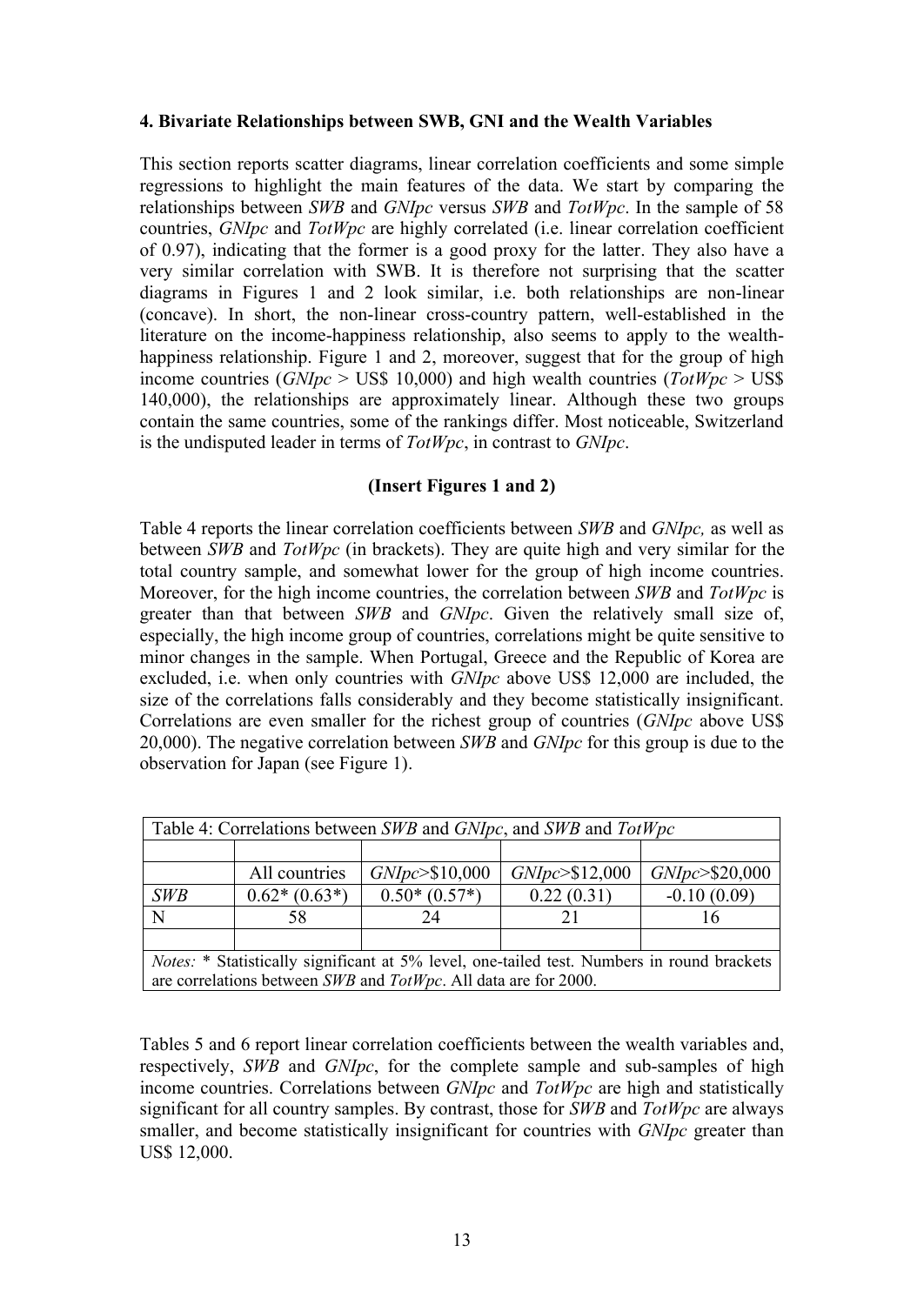Figures 1 and 2 also show the OLS regression lines and regression estimates for the semi-logarithmic model  $SWB_i = \beta lnX_i + constant + \varepsilon_i$ , where *X* is either *GNIpc* or *TotWpc*. The regressions are best interpreted as a rough summary of the data. The model cannot identify causality, i.e. endogeneity issues are not addressed. The  $R^2$ 's seem to indicate that *GNIpc* 'explains' more of the variation in *SWB* than does *TotWpc*.

Although the statistically significant correlations reported in Table 4 indicate that *SWB* is related to both *GNIpc* and *TotWpc*, the main focus of this paper is on the components of *TotWpc*. How are they correlated with *SWB* and, for comparative purposes, with *GNIpc*? It is the latter part of the question that is addressed first (see Table 5). In order to save space, scatter diagrams between *GNIpc* and the wealth variables are not reported. Correlations are reported for the complete data sample, the three sub-samples of high income countries, and samples that exclude the most natural capital rich countries in per capita terms (inclusion of the latter was found to have a great influence on correlations, in particular those between *SWB* and *NatCpc* reported in Table 6).

| samples                                                                                   |                 |                 |                 |                 |
|-------------------------------------------------------------------------------------------|-----------------|-----------------|-----------------|-----------------|
|                                                                                           |                 |                 |                 |                 |
| Countries:                                                                                | All             |                 | with GNIpc      |                 |
|                                                                                           |                 | > \$10,000      | > \$12,000      | $>$ \$20,000    |
| Wealth:                                                                                   |                 |                 |                 |                 |
| Total wealth $(TotWpc)$                                                                   | $0.97*$ [0.97*] | $0.84*$ [0.85*] | $0.76*$ [0.75*] | $0.60*$ [0.62*] |
| Natural capital $(NatCpc)$                                                                | $0.35*$ [0.32*] | $0.18$ [0.37]   | $0.06$ [0.23]   | [0.09]<br>0.29  |
| Produced capital & urban                                                                  | $0.97*$ [0.97*] | $0.90*$ [0.88*] | $0.88*$ [0.84*] | $0.85*$ [0.80*] |
| land $(ProdCpc)$                                                                          |                 |                 |                 |                 |
| Intangible capital $(IntCpc)$                                                             | $0.94*$ [0.95*] | $0.71*$ [0.76*] | $0.58*$ [0.61*] | $0.33$ [0.44]   |
|                                                                                           |                 |                 |                 |                 |
| N                                                                                         | 58 [52]         | 24 [20]         | 21 [17]         | 16 [14]         |
| <i>Notes:</i> $*$ = Statistically significant at 5% level, one-tailed test.               |                 |                 |                 |                 |
| Numbers in course breakets are for the date samples that evalude the meet natural conital |                 |                 |                 |                 |

Table 5: Correlations between *GNIpc* and the wealth variables for different country samples

Numbers in square brackets are for the data samples that exclude the most natural capital rich countries (Norway, New Zealand, Canada, Venezuela, Australia, Russia).

In the full sample, *GNIpc* is, as noted earlier, almost perfectly correlated with *TotWpc*. This seems mostly due to *ProdCpc*. Correlations between *GNIpc* and *ProdCpc* are statistically significant in all data samples, although they are somewhat smaller in the high income country samples. However, in the three high income country samples, the correlation between *GNIpc* and *ProdCpc* is even higher than that between *GNIpc* and *TotWpc*! *IntCpc* and, especially, *NatCpc* are less strongly correlated with *GNIpc*. The lower correlations between *IntCpc* and *GNIpc* observed for the groups of high income countries is somewhat surprising, given that intangible capital accounts for 80% or more of their total wealth. Correlations between *NatCpc* and *GNIpc* are not statistically significant for the groups of high income countries. This finding is similar to that by Grasso and Canavo (2008), who report a small negative (and statistically insignificant) correlation between their environmental quality of life indicators and GDP per capita in European Union countries. Excluding the most natural capital rich countries from the data samples does not change the statistically significant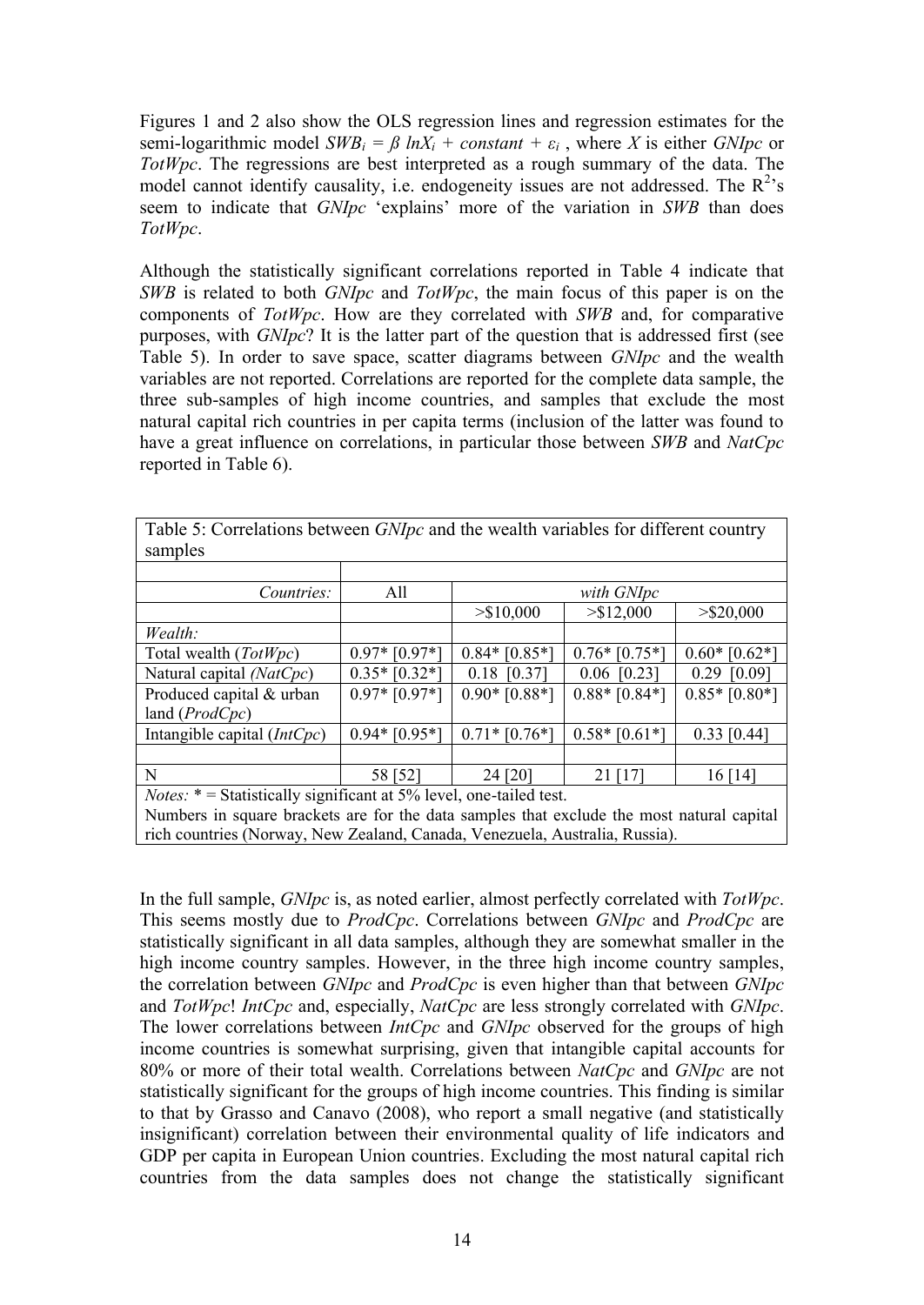correlations very much, and it does not make the correlations between *NatCpc* and *GNIpc* in the high income country samples statistically significant.

Turning to *SWB*, Figures 3, 4 and 5 show scatter diagrams of *SWB* versus the three wealth components. They indicate quite different and distinct cross-country relationships. In Figure 3 there is a group of mostly rich (in terms of *GNIpc*) and very natural capital intensive countries for which *SWB* seems to vary little with the level of *NatCpc* (i.e. Norway, New Zealand, Canada, Venezuela, Australia). This makes it difficult to fit a curve to the data.<sup>21</sup> Russia is an outlier in that it has a relatively high *NatCpc*, but very low *SWB*. For the rest of the countries, there appears to be a stronger positive relationship between *NatCpc* and *SWB*.

## **(Insert Figures 3, 4, 5)**

The scatter diagram of *SWB* versus *ProCpc* (Figure 4) displays a similar curve-linear relationship as that of *SWB* versus *TotWpc,* i.e. it levels off for richer countries. By contrast, the relationship between *SWB* and *IntCpc* seems mostly linear (see Figure 5). It should be remembered that the intangible capital estimates for many poor countries are probably quite unreliable, as they are just the residual in the wealth accounts. This is best illustrated by the fact that for two countries in the sample, i.e. Algeria and Nigeria, the estimates for *IntCpc* are *negative* (see Appendix Table 1). 22

Correlations between *SWB* and the wealth variables are, again, reported for the complete data sample, the three groups of high income countries, and the country samples excluding the most natural capital rich countries (Table 6). It should be noted that the groups of high income countries are defined as before, i.e. in the conventional way in terms of *GNIpc*, not in terms of *TotWpc*. This ensures that the sub-samples in Tables 4, 5 and 6 include the same countries. Moreover, the relationships observed for the groups of high income countries seem more representative as they exclude the 'unusually happy' Latin American countries and the 'unusually unhappy' ex-Soviet Union countries. These strong region-specific effects seem to be mostly responsible for the semi-logarithmic pattern observed in Figure 2, and they can only be properly accounted for when comparable wealth data for more countries and other years become available. Separate correlations for the poorer country groups are therefore currently not very meaningful and are not reported.

 $21$  Neither a straight line, nor a semi-logarithmic or polynomial function seems appropriate.

<sup>&</sup>lt;sup>22</sup> Negative or very low levels of intangible capital require additional explanation. The World Bank (2006, p. 29) argues that:

<sup>&</sup>quot;… total wealth is the present value of *sustainable* consumption. What the low and negative values of intangible capital are really saying is that the level of GNI is *too low* in these countries. If it were higher, then higher levels of consumption per capita could be sustained and both total wealth and intangible capital would be higher. GNI is too low …in the sense that they are achieving extremely low rates of return on their produced, human, and institutional capital. This is a classic symptom of the *resource curse*…".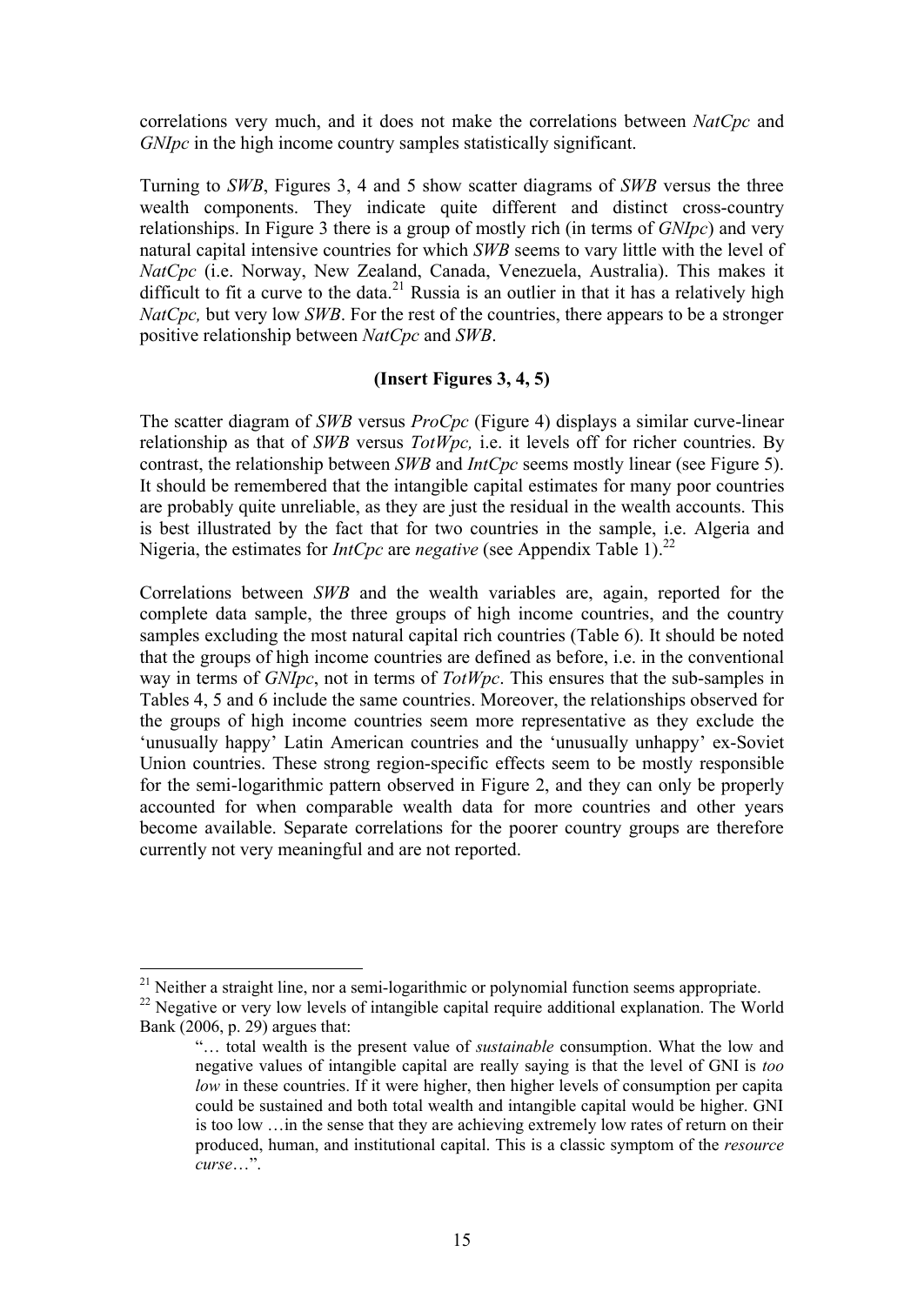| samples                                                                                       |                 |                 |                    |                   |
|-----------------------------------------------------------------------------------------------|-----------------|-----------------|--------------------|-------------------|
|                                                                                               |                 |                 |                    |                   |
| Countries:                                                                                    | All             |                 | with GNIpc         |                   |
|                                                                                               |                 | > \$10,000      | > \$12,000         | $>$ \$20,000      |
| Wealth:                                                                                       |                 |                 |                    |                   |
| Total wealth $(TotWpc)$                                                                       | $0.63*$ [0.63*] | $0.57*$ [0.68*] | $0.31$ [0.45*]     | $0.09$ [0.17]     |
| Natural capital (NatCpc)                                                                      | $0.34*$ [0.40*] | $0.37*$ [0.63*] | $0.31$ [0.59*]     | $0.21$ [0.56*]    |
| Produced capital & urban                                                                      | $0.54*$ [0.55*] | $0.26$ [0.31]   | $-0.04$ $[-0.003]$ | $-0.39$ $[-0.39]$ |
| land $(ProdCpc)$                                                                              |                 |                 |                    |                   |
| Intangible capital $(IntCpc)$                                                                 | $0.62*$ [0.63*] | $0.54*$ [0.69*] | $0.30$ [0.49*]     | $0.17$ [0.27]     |
|                                                                                               |                 |                 |                    |                   |
| N                                                                                             | 58 [52]         | 24 [20]         | $21$ [17]          | 16 [14]           |
| <i>Notes:</i> $*$ = Statistically significant at 5% level, one-tailed test.                   |                 |                 |                    |                   |
| Numbers in square brackets are for the data samples that exclude the top natural capital rich |                 |                 |                    |                   |
| countries (Norway, New Zealand, Canada, Venezuela, Australia, Russia).                        |                 |                 |                    |                   |

Table 6: Correlations between *SWB* and the wealth variables for different country

For the complete country sample and the sample of countries with *GNIpc* above US\$ 10,000, the highest correlation for wealth sub-categories is that between *SWB* and *IntCpc*. *ProdCpc* is not statistically significantly correlated with *SWB* in any of the high income country samples. In these samples *IntCpc* as well as *NatCpc* have the highest correlations with *SWB*, whereas *ProdCpc* is (at best) uncorrelated if not negatively correlated with *SWB*. This is a reversal of what is reported in Table 5. It seems that, in high income countries, physical capital accumulation is highly correlated with social well-being as traditionally measured by economists, but not with *SWB*. However, all correlations reported for the two groups of richest countries are statistically insignificant.

This changes greatly when the most natural capital rich countries are excluded. In that case, all correlations, except those between *SWB* and *ProdCpc*, increase greatly, and often become statistically significant. In particular, for the two richest samples of countries, *NatCpc* has by far the highest (and statistically significant) correlation with *SWB*, greater even than *TotWpc*. In the group of countries with *GNIpc* greater than US\$ 20,000, *NatCpc* is the only wealth variable that is correlated with *SWB* at a statistically significant level. Although natural capital accounts for only a tiny proportion of total wealth in high income countries, it seems to have a disproportionately high correlation with *SWB* in these countries. This is quite remarkable. By contrast, correlations between *ProdCpc* and *SWB* are little affected when the most natural capital rich countries are excluded, and they remain statistically insignificant.

Lastly, the relationship between *SWB* and the degree of sustainable development as measured by *ChWpc* is explored. The scatter diagram (Figure 6) shows a wide variation in levels of *SWB* for countries with negative and low levels of sustainability. However, for countries that have attained a certain positive minimum level of *ChWpc*, there seems to be a positive relationship (which is also indicated by the quadratic regression line<sup>23</sup>). Correlations between the two variables support this hypothesis. For the complete sample of 58 countries, the correlation is 0.47 and statistically

 $\overline{a}$ <sup>23</sup> A quadratic regression has a higher  $R^2$  than a linear or curve-linear regression.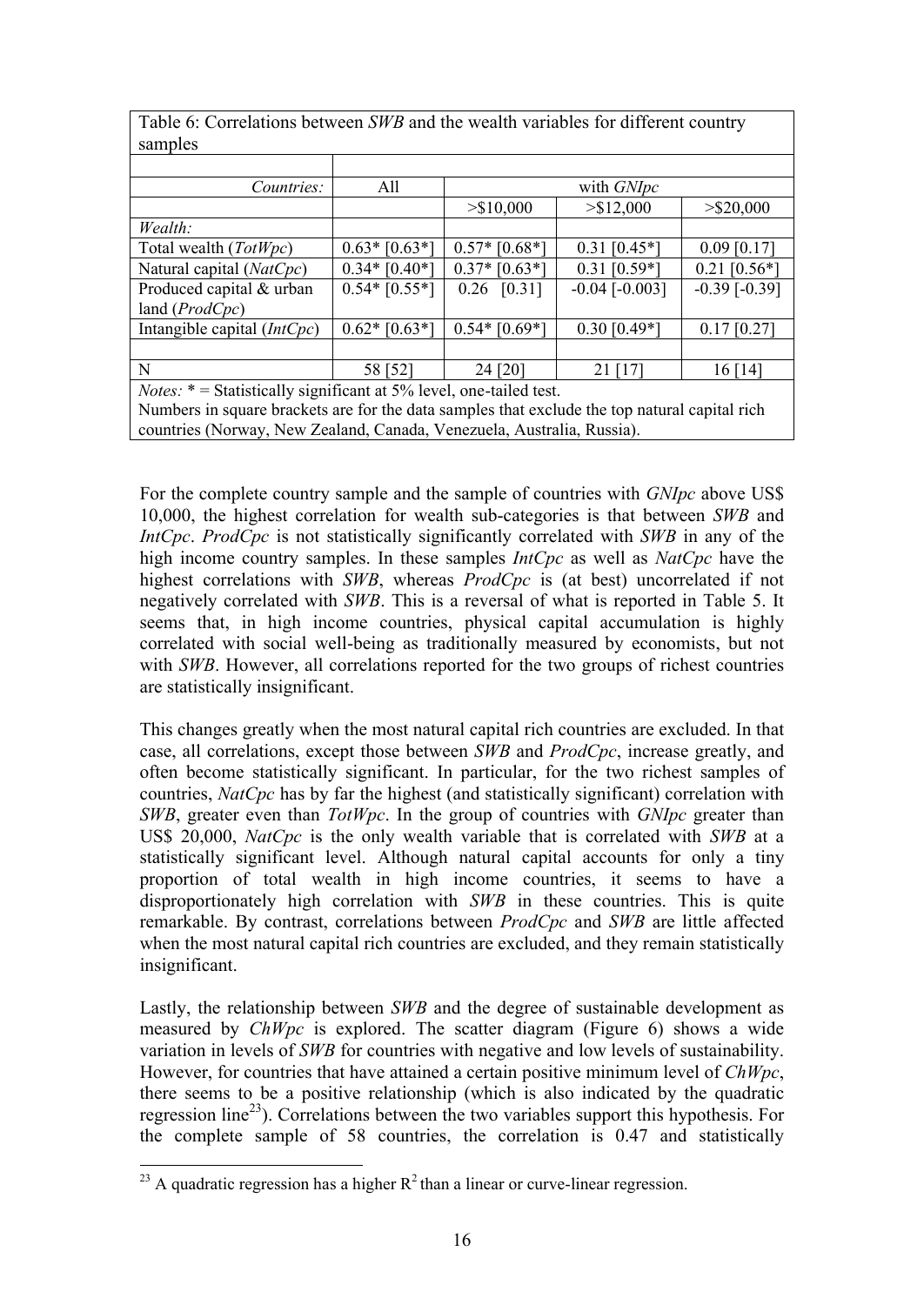significant. However, this might be misleading given the curve-linear relationship. If a threshold level of \$500 for *ChWpc* is used to split the sample, a different picture emerges. For the group of 33 countries for which *ChWpc* is below \$500, the correlation is negative (-0.19) and statistically insignificant, whereas for the 25 countries for which *ChWpc* exceeds \$500, it is 0.54 and statistically significant.<sup>24</sup>

#### **(Insert Figure 6)**

## **5. Further Regression Analysis**

 $\overline{a}$ 

In order to further explore the relationships between the wealth variables, *SWB* and *GNIpc*, more detailed regression analyses than those reported in Figures 1, 2, 4 and 5 are conducted. In particular, it is checked which functional form (e.g. linear, lin-log or double-log) is most appropriate, and whether the adopted functional form is a good approximation to the actual data.<sup>25</sup> In order to assess the latter, Box-Cox regressions that let the data determine the general functional form are conducted. For economic interpretation, elasticities at the mean derived from both the preferred functional forms and from the general Box-Cox regressions are calculated and compared.<sup>26</sup> Differences between these elasticities would indicate that the results are, at least partly, dependent on the chosen functional form. It is worth repeating that the regressions only explore the bivariate relationships between variables. They do not imply causality as we do not postulate and test a model of the relationships, i.e. no other potentially relevant variables are included.

First, however, sequential Chow tests are conducted to test for parameter stability across the complete data sample. They indicate a major break in the sample, i.e. when countries are ranked by *GNIpc*, only parameter estimates for the richest 39 countries are stable. These are countries with *GNIpc* above US\$ 1900 in 2000. This group only includes one country with negative *SWB* (Latvia). Also, all regressions for the richest two country groups (countries with *GNIpc* above, respectively, US\$ 12,000 and US\$ 20,000), produce statistically insignificant estimates and are not reported. In the following, therefore, the focus is on regressions for the 39 country sample and the 24 country sample of high income countries (*GNIpc* above US\$ 10,000). For comparative purposes, regressions for the full data sample are also reported.<sup>27</sup>

<sup>&</sup>lt;sup>24</sup> The group of countries with *ChWpc* less than US\$ 500 is dominated by region-specific *SWB* effects, i.e. it includes all the Latin American countries and most of the ex-Soviet Union countries. The group of countries with *ChWpc* greater than US\$ 500 is much more homogenous. It includes all high income countries (except Australia), plus the upper middle income countries Latvia, Estonia and Hungary. Australia has an exceptionally low level of sustainability among high income countries (see Appendix Table 1).

 $25$  The issue of functional form has also recently been emphasised by Stevenson and Wolfers (2008) in their re-assessment of the income-happiness relationship.

 $26$  In Box-Cox regressions, variables for which all observations have positive values are transformed according to  $x = (x^1 - 1)/1$ , where x is a variable and  $\lambda$  is the transformation parameter. If  $\lambda = 1$ , *x* is linear, if  $\lambda = 0$ , *x* is logarithmic. If not all observations of a particular variable are positive (like SWB in the 58 country sample), it is not transformed, although the other variables in the regression are.

<sup>&</sup>lt;sup>27</sup> In all regressions, the value of zero for *NatCpc* in Singapore is replaced by 0.01. Similarly, in regressions for the complete 58 country sample, the negative values for *IntCpc* in Nigeria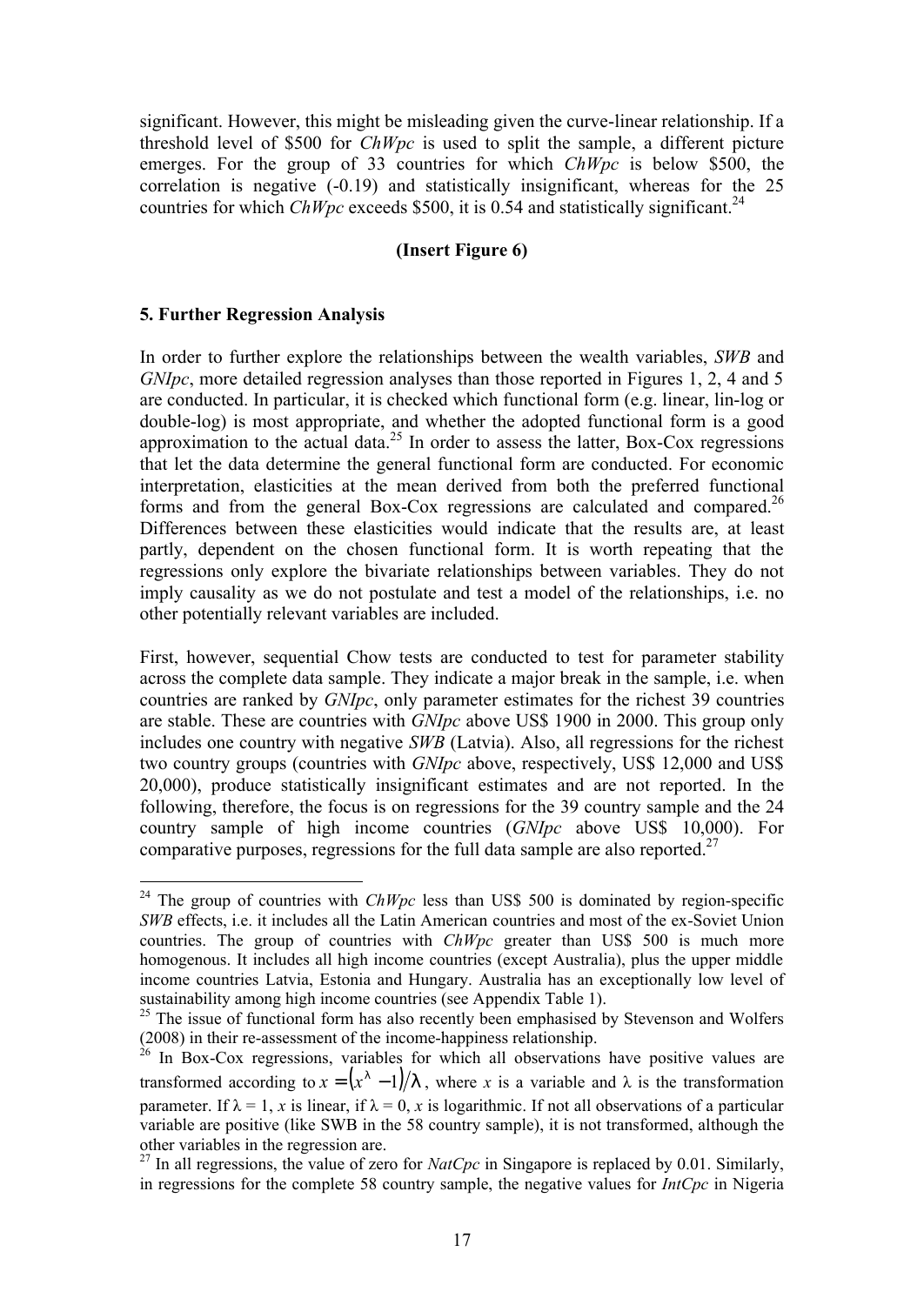Only the broad results obtained for *GNIpc* regressions are mentioned (the detailed results are shown in Appendix Table 2). All *GNIpc* regressions, except those involving *NatCpc*, have high 'explanatory power' and produce statistically significant parameter estimates. All estimated elasticities, again except those for *NatCpc*, are high (and mostly very high, i.e. above 0.85). For all three country samples, the elasticities obtained for *ProdCpc* are as high, or higher, than those obtained for *TotWpc*. This confirms the dominant association between *GNIpc* and *ProdCpc*. The estimates for *NatCpc* are only statistically significant in the 58 country sample, and even in that case the elasticity is the lowest of all wealth categories. In short, *TotWpc* seems to 'explain' almost all of the variation in *GNIpc*, and this seems overwhelmingly due to *ProdCpc*. In contrast, except for the 58 country sample, *NatCpc* is not directly related to *GNIpc*.

Durban Watson (DW) and Jarque-Bera (JB) test statistics are also reported. DW can be interpreted as a test for serial correlation, non-normal residuals, heteroscedasticity and general model misspecification. JB is a popular alternative test for non-normality of residuals (Kennedy, 2003). In Appendix Table 2, only regressions involving *TotWpc* (for all three data samples), and *ProdCpc* and *IntCpc* (for the group of high income countries), pass both criteria. However, in most cases elasticities derived from specific functional forms do not differ much from those obtained from Box-Cox regressions.

Regression results obtained for *SWB* are quite different from those obtained for *GNIpc* (see Table 7). *GNIpc* and *TotWpc* 'explain' between 22% and 48% of the variation in  $SWB$  (see the  $R^2$ ). Interestingly, the explanatory power of regressions is higher in the 24 country sample compared to the 39 country sample, and highest in the 58 country sample. The elasticities of *SWB* with respect to *GNIpc* and *TotWpc* are similar, but the latter is largest (and larger than that for *GNIpc*) for high income countries. *A 1% increase in TotWpc in the average high income country is associated with an increase in SWB of just over 0.5%.* Higher material living standards (measured in terms of *GNIpc* or *TotWpc) are* associated with higher average *SWB*, and there is no evidence that this is less important for the group of high income countries compared to the data samples that also include poorer countries.

#### **(Insert Table 7)**

Of the three wealth subcategories, *IntCpc* has the highest 'explanatory power' and the largest elasticities. They are again larger in the sample of high income countries compared to the sample of 39 countries, and largest in the 58 country sample. The high income country regression involving *IntCpc* also has better statistical properties than regressions involving *NatCpc* and *ProdCpc*. *ProdCpc* seems to be more important in the 58 country sample compared to the smaller samples, although the estimates remain statistically significant in all three samples. By contrast, estimates for *NatCp* are not statistically significant in the high income country sample (p value of 0.07). *NatCpc* explains little of the variation in *SWB* in any of the three country samples. Also note that the elasticity estimates for *NatCpc* and *ProdCpc* are affected

and Algeria are replaced by 0.01. This not only enables log and Box-Cox transformation of the natural and intangible capital variables, but it also seems to make economic sense.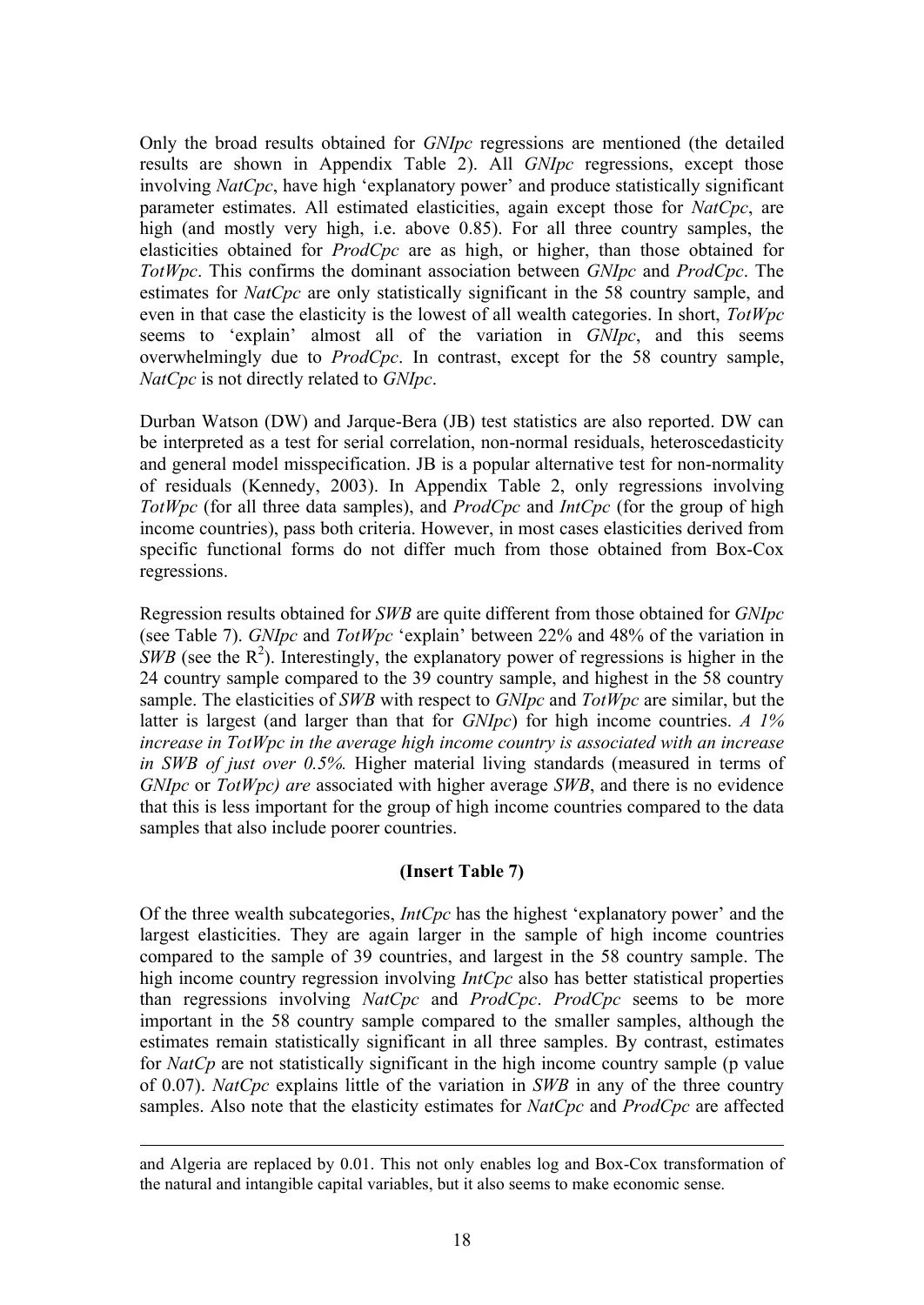by the functional form, i.e. elasticities derived from the regressions that adopt specific functional forms differ somewhat from the Box-Cox elasticity estimates.

For *NatCpc* this highlights the issue already apparent from Figure 3. The most natural capital rich countries seem to be in a group of their own and should probably be excluded if we want to derive insights into the relationship between *SWB* and *NatCpc*  for the 'average' country. This issue is explored by dropping the six countries with the highest levels of *NatCpc* from both the *GNIpc* and *SWB* regressions. The regression estimates are reported in Table 8.

None of the Box-Cox regressions for *GNIpc* are statistically significant, in contrast to the *SWB* regressions. In the 52 country sample, *NatCpc* 'explains' more of the variation in *SWB* than in *GNIpc*, and has a higher elasticity. The elasticity of *SWB* with respect to *NatCpc* reported in regression 2, Table 8, has increased greatly (to 0.62) from that reported in regression 3, Table 7, to become the largest elasticity of any of the wealth variables, including *TotWpc*. The second largest elasticity in that country sample is that of *SWB* with respect to *IntCpc*, which is 0.60<sup>28</sup> However, *NatCpc* still 'explains' only 16% of the variation in *SWB* (see the  $R^2$ ). A similar picture emerges in the 34 country sample, although in that sample all elasticities are smaller (regression 4, Table 8).

#### **(Insert Table 8)**

The greatest change, however, occurs in the sample of countries with *GNIpc* above US\$ 10,000. Instead of being statistically insignificant (compare regression 13, Table 7), the parameter estimate for *NatCpc* is now statistically significant (regression 6, Table 8). Moreover, the 'explanatory power' of the regression as measured by the  $R^2$ increases greatly to 40%, and the elasticity of *SWB* with respect to *NatCpc* remains at 0.33, i.e. it is very similar to that in the 34 country sample. Amongst the three wealth sub-categories, the regression for *IntCpc* (not shown in Table 8) has higher explanatory power, that for *ProdCpc* has lower explanatory power. To sum up, although accounting for only a very small proportion of total wealth in high income countries, *NatCpc* does seem to be highly related to *SWB* in these countries.

Finally, it should be noted that regressions of *GNIpc* and *SWB* on *ChWpc* are not reported. Although *ChWpc* is meant to indicate the degree of sustainability of a country's development path, it would make more sense to use changes in *GNIpc* and changes in *SWB*, instead of their levels. When *GNIpc* and *SWB* are regressed on *ChWpc*, strongly positive relationships emerge between *GNIpc* and *ChWpc*, and less strong relationships between *SWB* and *ChWpc*. 29

<sup>28</sup> The *SWB* and *GNIpc* regressions for *TotWpc*, *ProdCpc* and *IntCpc* are not shown in Table 8. They are available from the author.

 $29$  This applies to both the complete sample of 58 countries as well as the 25 countries with values of *ChWpc* above US\$ 500. For the 33 countries with lower values for *ChWpc*, no statistically significant estimates are obtained. The detailed results are available from the author.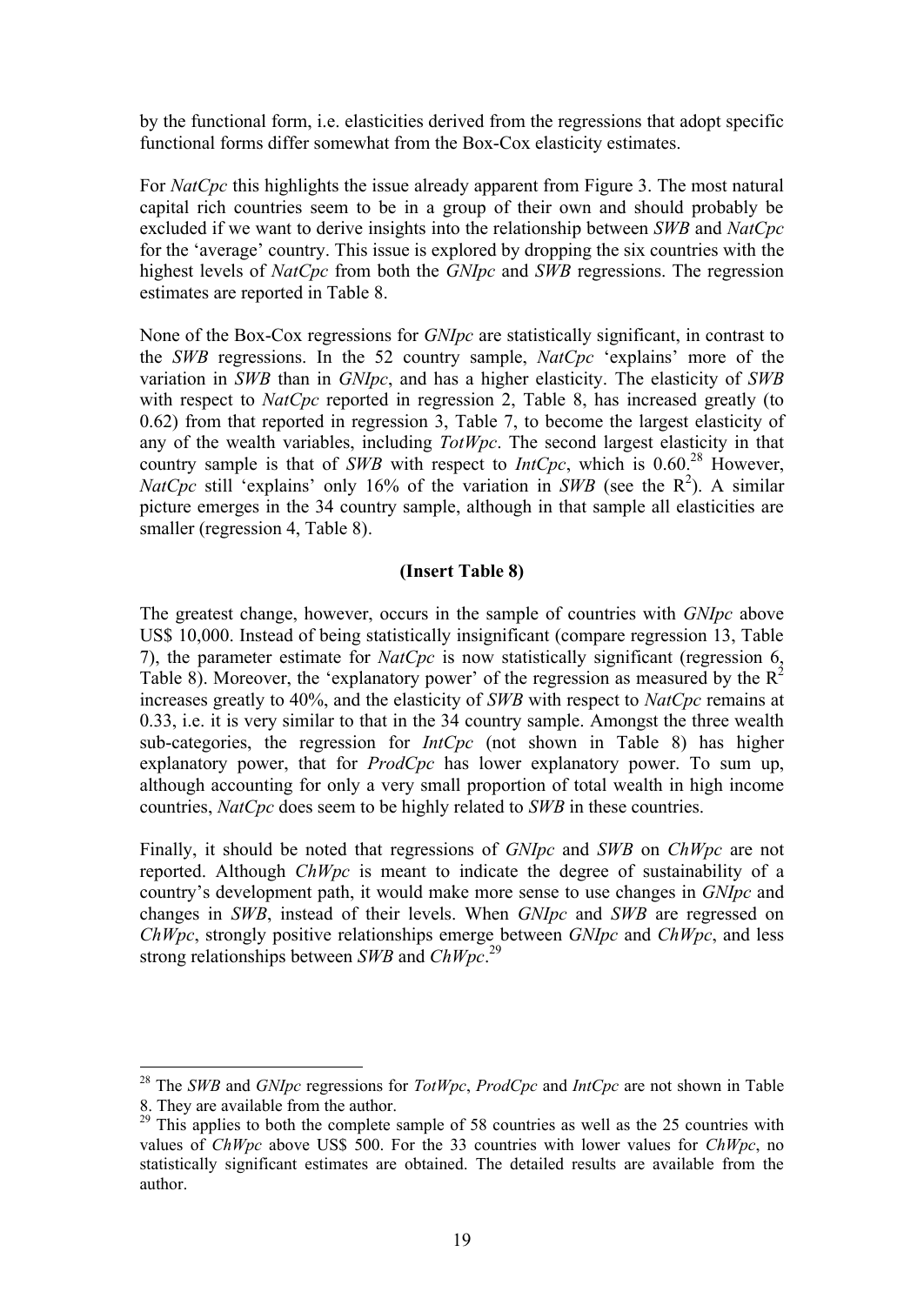#### **6. Conclusions**

 $\overline{a}$ 

The cross-country analysis of bivariate macro-level relationships between *SWB* and the MCA's wealth estimates presented in this paper has produced a number of findings. First, among the group of high income countries (*GNIpc* > US\$ 10,000) the correlation between *SWB* and *TotWpc* is greater than that between *SWB* and income (i.e. *GNIpc*). This is similar to Headey et al.'s (2008) micro-level findings, despite the differences in types of data, data coverage, and variable definitions. Wealth does seem somewhat more important for *SWB* than income. In short, objective economic circumstances are likely to matter more for *SWB* than suggested by studies that use income instead of wealth. Secondly, the differences in the correlations between the components of wealth per capita and *GNIpc* versus *SWB* highlight an important difference between average *SWB* and the social well-being measure *TotWpc*, which is derived from discounted future consumption. The latter is closely correlated with physical capital accumulation, a traditional economic growth variable, whereas the former is correlated with intangible capital. Thirdly, when countries with highest *NatCpc* are deleted as outliers, *NatCpc* 'explains' a large part of the variation in *SWB* amongst high income countries, despite accounting for only about 2% of total wealth in these countries. One might argue that preservation of natural capital in rich countries provides a 'happiness bonus', rather than requiring a 'happiness sacrifice'.<sup>30</sup>

It seems appropriate to re-state the obvious: *SWB* differs from *TotWpc.* However, the findings reported in this paper raise some doubts about whether *TotWpc* really is a suitable proxy for the kind of well-being one may want to associate with sustainable development. At a minimum, it seems reasonable to take *SWB* into account as an additional well-being measure. Putting more emphasis on *SWB* in the context of sustainable development would not reduce the importance of natural capital, quite the opposite. However, it would likely lessen the importance of produced capital.

Major caveats concerning the findings reported in this paper are issues of causality, data quality and the cross-section nature of the data. They also indicate directions for further research. Given the nature of the data used, issues of causality could not be explored. However, it seems sensible to assume there is mutual causality between *SWB* and sustainable wealth, although factors other than wealth might be more important for increasing *SWB*. <sup>31</sup> To properly address the issue requires nothing less than a general and comprehensive theory of sustainable development that includes insights from happiness research. Turning to the issue of data quality, advances in the direct and consistent measurement of intangible capital across countries seem difficult to achieve but might bring the highest pay-off in terms of accuracy of the wealth estimates. Also, the many heroic assumptions underlying the estimates of natural and

 $30$  The link between natural capital and human welfare has also been identified by Heal (2008) as an area of research that has been given too little attention in the context of assessing the negative impacts of climate change. The current paper contributes to filling this gap in our knowledge.

<sup>&</sup>lt;sup>31</sup> For example, Zidanšek (2007) argues that people are happy more because of the degree of freedom and education they enjoy rather than environmental sustainability. He draws the conclusion that sustainable development strategies are needed which also increase freedom.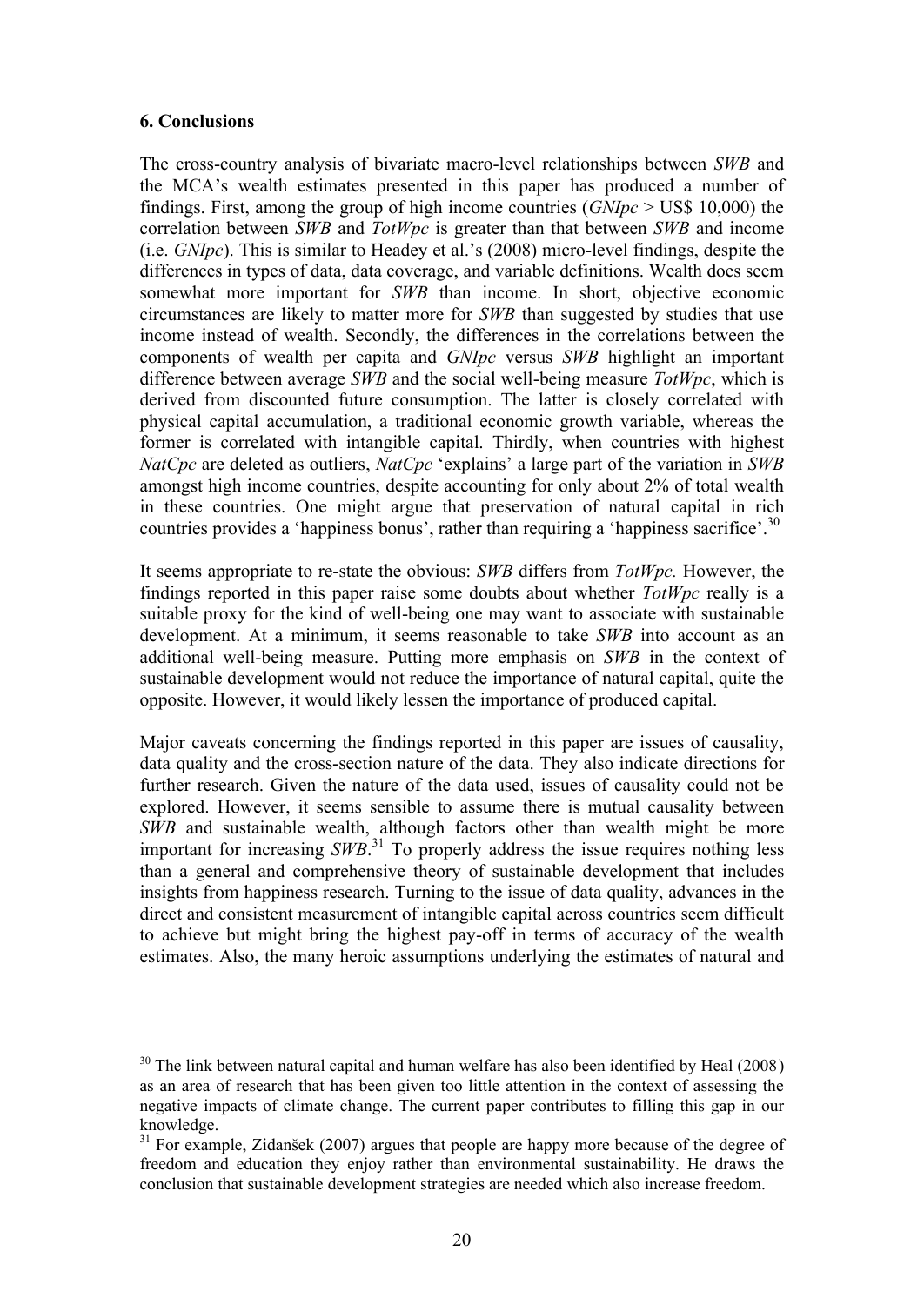produced capital need to be re-assessed when better data become available.<sup>32</sup> This would have to be weighed against the feasibility of providing comparable wealth estimates for different years. There is also an obvious need to account for region- and country-specific effects by extending the analysis in the time dimension, and to test the relationships between *SWB* and the wealth variables for particular countries or groups of similar countries other than the high income countries. Another desirable extension would be the incorporation of intra-country features, e.g. the distribution of wealth  $33$ 

Last but not least, it is not immediately obvious how total wealth and its major subcategories should be included in micro-level studies. Should they be included as macro-variables alongside micro-variables?<sup>34</sup> If not, what are the micro-level counterparts of the macro-level wealth aggregates? How should public good consumption be included? How should private consumption be measured?<sup>35</sup> Despite the great efforts involved in deriving the macro-level MCA data, defining and deriving empirical estimates of their micro-level counterparts might be even more difficult.

<sup>&</sup>lt;sup>32</sup> Note, for example, that asset prices are assumed to reflect the social worth of capital, which reflects its social scarcity (Ruta and Hamilton, 2007). Asset price bubbles, presumably, lead to distorted wealth estimates.

<sup>&</sup>lt;sup>33</sup> See Davies et al. (2007) attempt to estimate the world distribution of household wealth. Their definition of wealth is considerably narrower than that used in World Bank (2006), but it seems the first time researchers have estimated household wealth and its distribution, composition and concentration for such a large sample of countries (i.e. 150).

<sup>&</sup>lt;sup>34</sup> Schyns (2002) adopts such a multilevel modelling approach and finds that aggregate 'wealth' (measured as a country's real GDP per capita) is positively correlated with individuals' life satisfaction. Helliwell (2003) also adopts a multilevel modelling approach in a cross-country analysis of SWB but includes a much wider range of macro level variables. While not focussing directly on wealth, some of his variables capture certain wealth aspects, for example social capital (which is part of intangible wealth).

<sup>&</sup>lt;sup>35</sup> Some of these issues are also raised by Clark et al. (2008).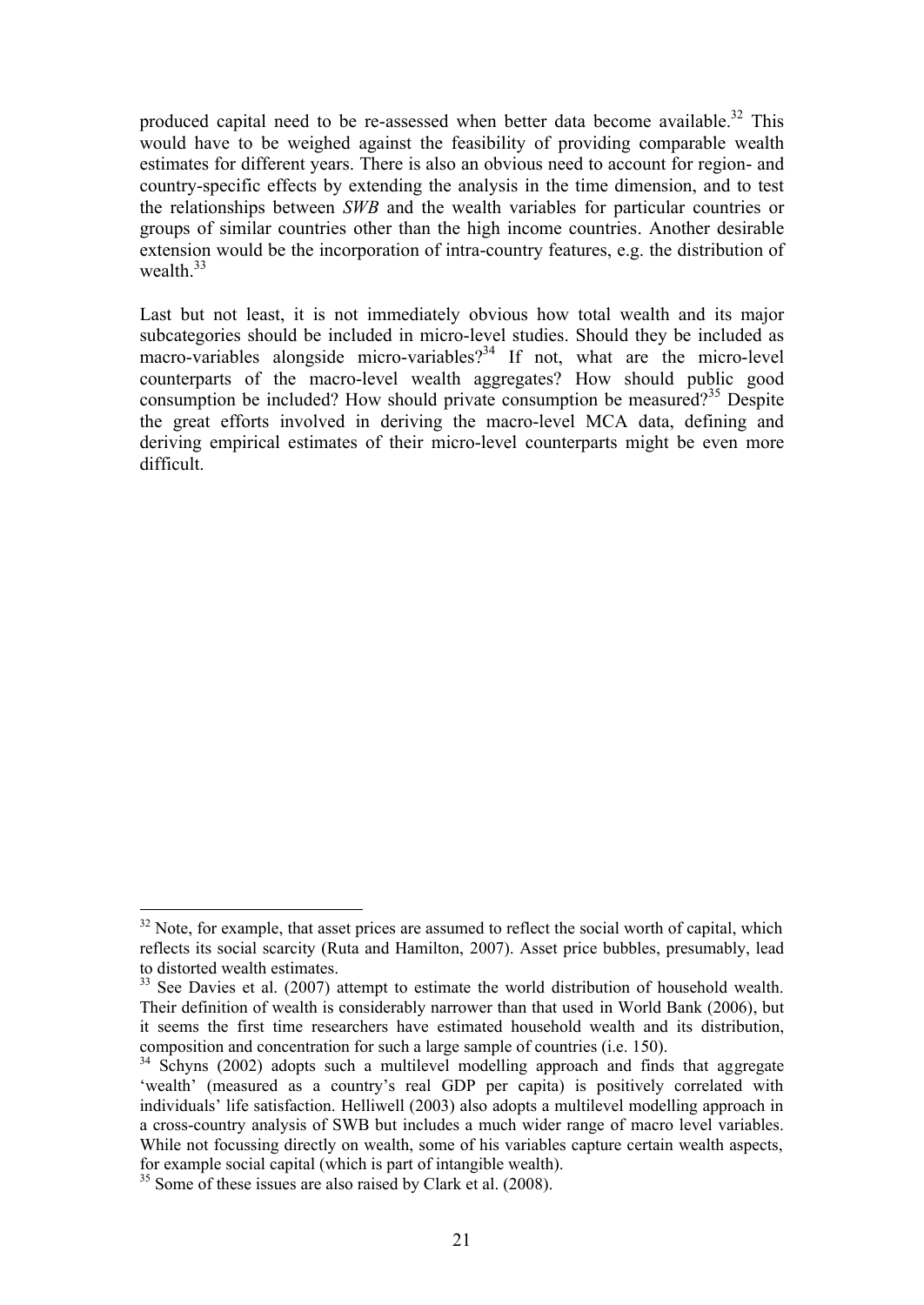



Figure 2:

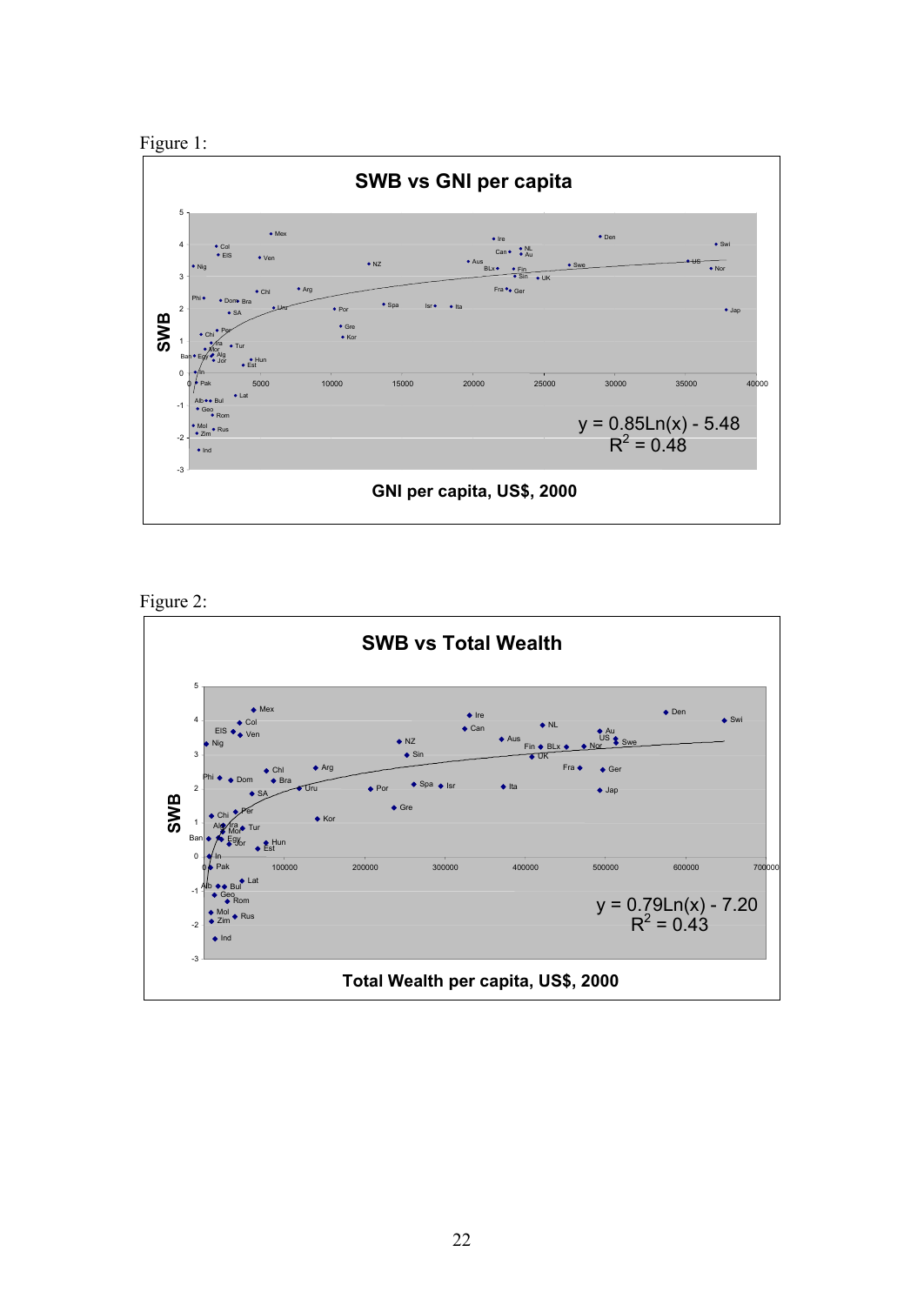



Figure 4:

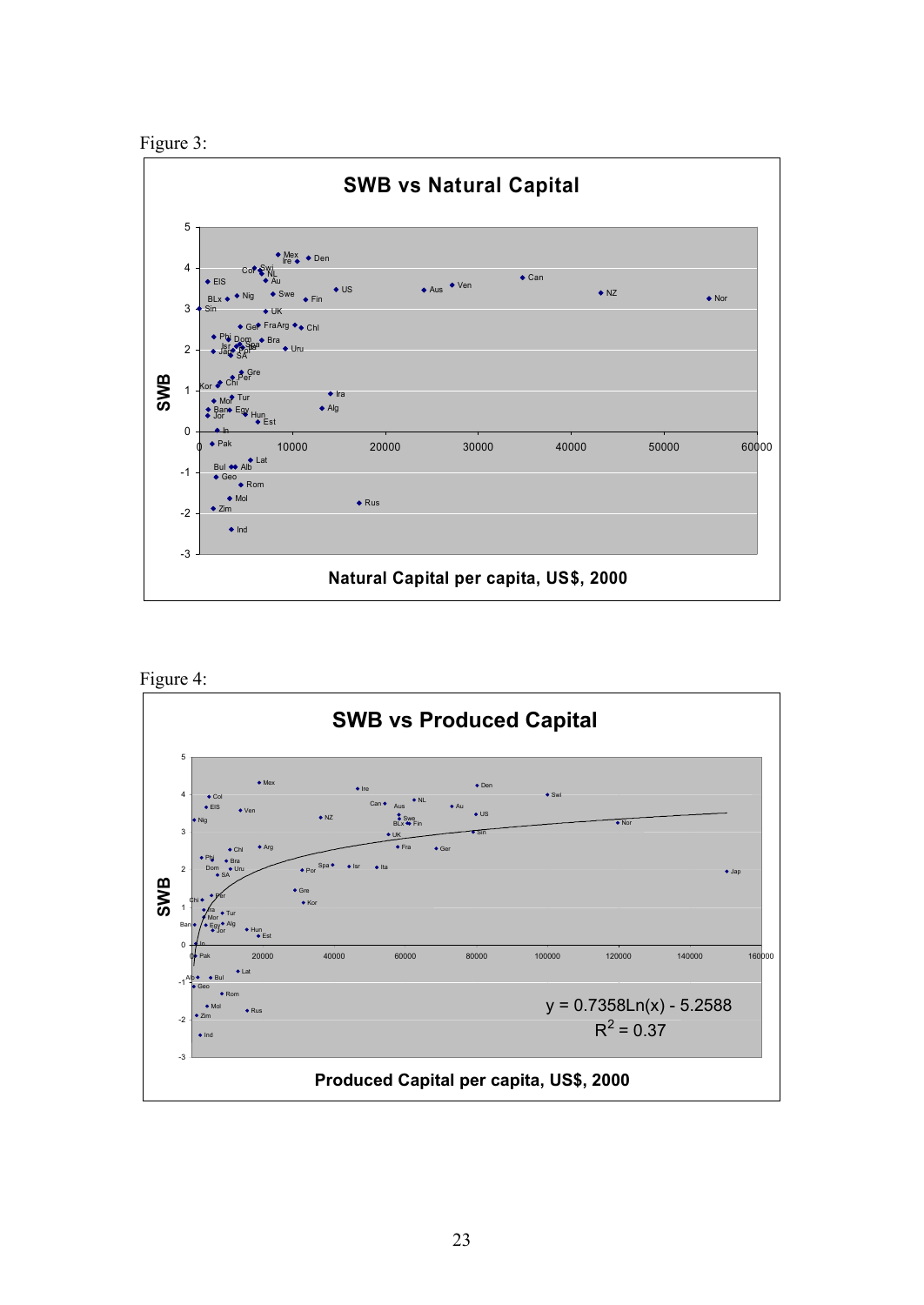



Figure 6:

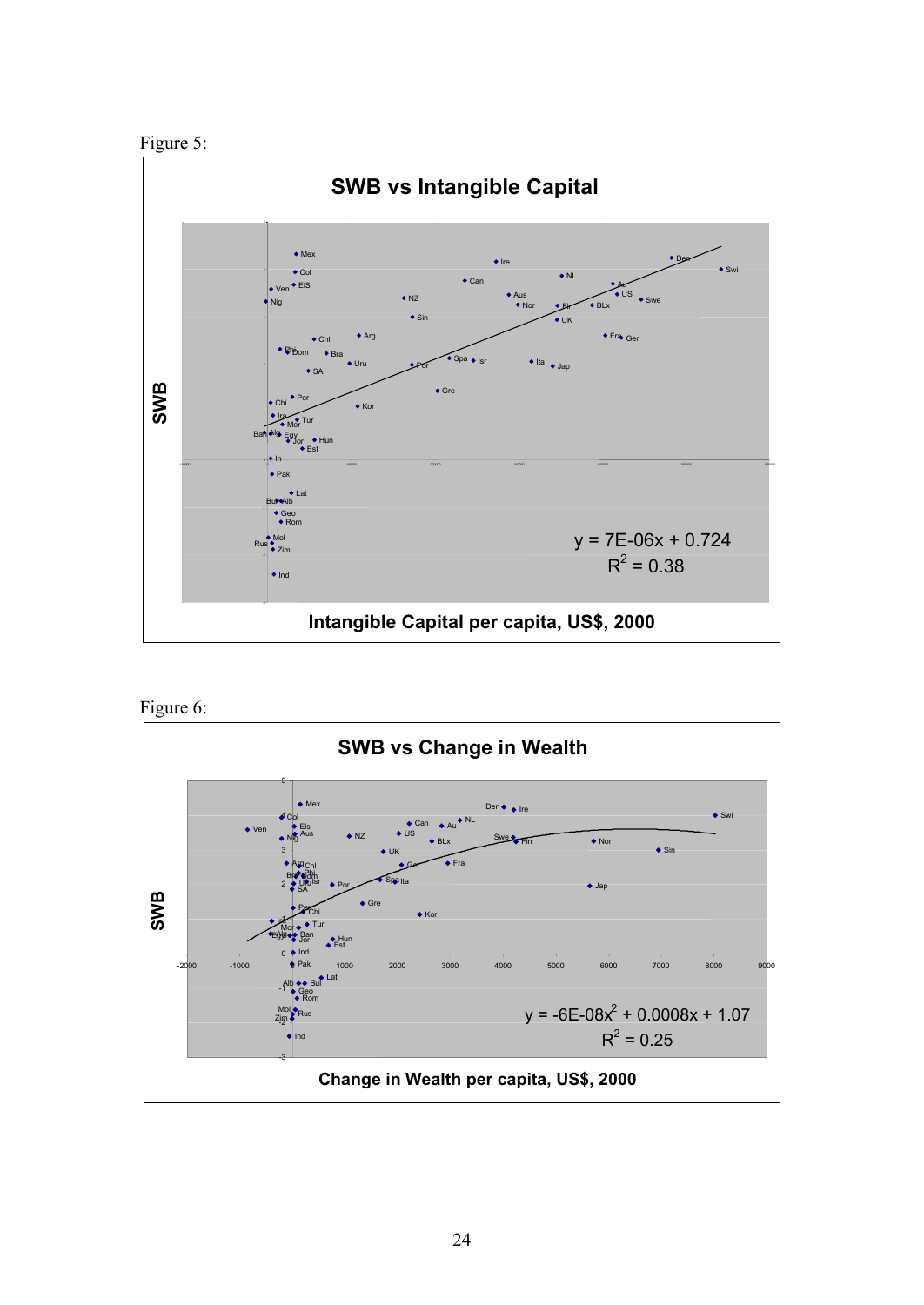| Table 7: SWB regressions    |           |                |                |           |          |             |                |          |                 |             |           |          |                                                                                                                                                                  |            |          |
|-----------------------------|-----------|----------------|----------------|-----------|----------|-------------|----------------|----------|-----------------|-------------|-----------|----------|------------------------------------------------------------------------------------------------------------------------------------------------------------------|------------|----------|
|                             |           | $\overline{2}$ | $\overline{3}$ | 4         | 5        | 6           | $\overline{7}$ | 8        | 9               | 10          | 11        | 12       | 13                                                                                                                                                               | 14         | 15       |
| GNIpc                       | $0.85*$   |                |                |           |          | $0.05*$     |                |          |                 |             | $1.33*$   |          |                                                                                                                                                                  |            |          |
|                             | (7.17)    |                |                |           |          | (3.22)      |                |          |                 |             | (3.39)    |          |                                                                                                                                                                  |            |          |
| <b>TotWpc</b>               |           | $0.79*$        |                |           |          |             | $0.003*$       |          |                 |             |           | $0.004*$ |                                                                                                                                                                  |            |          |
|                             |           | (6.47)         |                |           |          |             | (3.30)         |          |                 |             |           | (3.29)   |                                                                                                                                                                  |            |          |
| <b>NatCpc</b>               |           |                | $0.06*$        |           |          |             |                | $0.035*$ |                 |             |           |          | 0.023                                                                                                                                                            |            |          |
|                             |           |                | (2.73)         |           |          |             |                | (2.21)   |                 |             |           |          | (1.882)                                                                                                                                                          |            |          |
| ProdCpc                     |           |                |                | $0.74*$   |          |             |                |          | $0.013*$        |             |           |          |                                                                                                                                                                  | $0.91**$   |          |
|                             |           |                |                | (5.68)    |          |             |                |          | (2.35)          |             |           |          |                                                                                                                                                                  | (2.24)     |          |
| <b>IntCpc</b>               |           |                |                |           | $0.007*$ |             |                |          |                 | $0.0035*$   |           |          |                                                                                                                                                                  |            | $0.004*$ |
|                             |           |                |                |           | (5.91)   |             |                |          |                 | (3.19)      |           |          |                                                                                                                                                                  |            | (3.03)   |
| Constant                    | $-0.42$   | $-1.73*$       | $1.24*$        | $-0.18$   | $0.72*$  | $1.85*$     | 1.82*          | $2.27*$  | $2.07*$         | 1.88*       | $-1.09$   | $1.43*$  | $2.69*$                                                                                                                                                          | $-0.75$    | $1.62*$  |
|                             | $(-1.65)$ | $(-3.06)$      | (4.27)         | $(-0.45)$ | (2.84)   | (6.31)      | (6.13)         | (9.36)   | (7.01)          | (6.50)      | $(-0.91)$ | (2.92)   | (12.12)                                                                                                                                                          | $(-0.45)$  | (3.48)   |
| Fct. form                   | $lin-log$ | $lin-log$      | linear         | $lin-log$ | linear   | linear      | linear         | linear   | linear          | Linear      | $lin-log$ | linear   | linear                                                                                                                                                           | lin-log    | Linear   |
| $R^2$                       | 0.48      | 0.43           | 0.12           | 0.37      | 0.38     | 0.22        | 0.23           | 0.12     | 0.13            | 0.22        | 0.34      | 0.33     | 0.14                                                                                                                                                             | 0.19       | 0.29     |
| $\mathbf{D}\mathbf{W}$      | $1.68**$  | $.68**$        | 1.14           | 1.85**    | 1.50     | $1.52^{\#}$ | $1.52^{#}$     | 1.27     | $1.48^{\rm \#}$ | $1.53^{\#}$ | $1.87**$  | 1.85**   | 1.15                                                                                                                                                             | $1.75**$   | $1.93**$ |
| $\rm{JB}$                   | $3.06**$  | $3.19**$       | $3.20**$       | $0.40**$  | $0.37**$ | $0.33**$    | 0.005          | $2.50**$ | $.69**$         | 0.03        | $0.39**$  | $0.42**$ | $0.74**$                                                                                                                                                         | $0.62**$   | $1.09**$ |
| ${\bf N}$                   | 58        | 58             | 58             | 58        | 58       | 39          | 39             | 39       | 39              | 39          | 24        | 24       | 24                                                                                                                                                               | 24         | 24       |
| Elasticity                  | 0.49      | 0.46           | 0.29           | 0.42      | 0.58     | 0.29        | 0.31           | 0.13     | 0.21            | 0.28        | 0.45      | 0.52     | [0.09]                                                                                                                                                           | 0.31       | 0.45     |
| at mean                     |           |                |                |           |          |             |                |          |                 |             |           |          | $[p=0.07]$                                                                                                                                                       |            |          |
| <b>Box-Cox regressions:</b> |           |                |                |           |          |             |                |          |                 |             |           |          |                                                                                                                                                                  |            |          |
| Elasticity                  | 0.53      | 0.58           | 0.41           | 0.53      | 0.57     | 0.29        | 0.31           | 0.18     | 0.22            | 0.28        | 0.46      | 0.52     | 0.13                                                                                                                                                             | [0.20]     | 0.44     |
| at mean                     |           |                |                |           |          |             |                |          |                 |             |           |          |                                                                                                                                                                  | $[p=0.17]$ |          |
| Lambda                      | 0.09      | 0.27           | 0.52           | 0.24      | 0.48     | 0.71        | 1.39           | 0.58     | 0.55            | 1.46        | 0.63      | 0.96     | 0.65                                                                                                                                                             | 0.86       | 1.27     |
| $R^2$                       | 0.48      | 0.44           | 0.14           | 0.38      | 0.42     | 0.22        | 0.23           | 0.14     | 0.14            | 0.22        | 0.30      | 0.33     | 0.19                                                                                                                                                             | 0.08       | 0.28     |
|                             |           |                |                |           |          |             |                |          |                 |             |           |          | Notes: The dependent variable is SWB. Variables are measured in thousands of US\$ in 2000. t-statistics are given in round brackets. * Statistically significant |            |          |

*Notes:* The dependent variable is *SWB*. Variables are measured in thousands of US\$ in 2000. t-statistics are given in round brackets. \* Statistically significant at 1% level, \*\* statistically significant at 5% level. # inconclusive. With the exception of elasticities given in brackets, all Box-Cox elasticities are derived from parameter estimates that are statistically significant at the 2.5% level of significance. Elasticities in brackets are derived from parameter estimates that are not statistically significant at conventional levels. The numbers in brackets below the insignificant estimates indicate their p value. In the 58 and 39 country samples, *SWB* is not transformed in the Box-Cox regressions because some of the *SWB* values are negative. The JB (Jarque-Bera) test statistic is distributed Chi-Square with 2 degrees of freedom. The small sample critical values for the upper limits of the JB test are taken from Deb and Sefton (1996).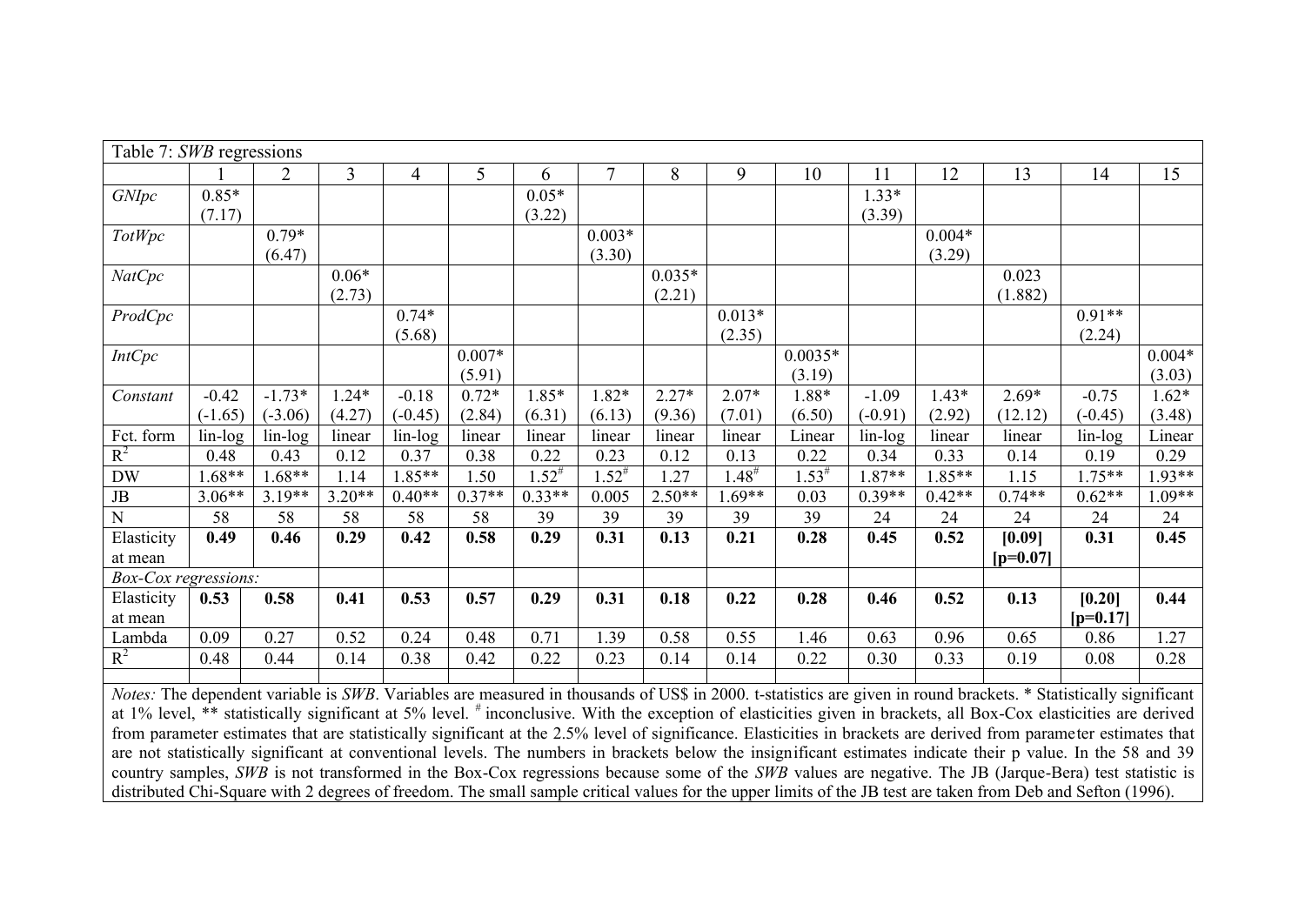| Table 8:                    | capital per capita <sup>1</sup> |               |                      |            | Regressions excluding the six countries with highest natural |            |
|-----------------------------|---------------------------------|---------------|----------------------|------------|--------------------------------------------------------------|------------|
|                             |                                 | $\mathcal{D}$ | 3                    | 4          | 5                                                            | 6          |
| Dependent                   | <i>GNIpc</i>                    | <b>SWB</b>    | GNIpc                | <b>SWB</b> | GNIpc                                                        | <b>SWB</b> |
| variable                    |                                 |               |                      |            |                                                              |            |
| NatCpc                      | $0.99**$                        | $0.19*$       | 0.75                 | $0.14**$   | 0.79                                                         | $0.15*$    |
|                             | (2.41)                          | (3.10)        | (1.31)               | (2.34)     | (1.68)                                                       | (3.45)     |
| Constant                    | 4.89                            | 0.62          | 10.38**              | $1.65*$    | 17.83*                                                       | $1.91*$    |
|                             | (1.87)                          | (1.56)        | (2.63)               | (4.05)     | (5.33)                                                       | (6.00)     |
| Functional form             | linear                          | linear        | linear               | linear     | linear                                                       | linear     |
| $R^2$                       | 0.10                            | 0.16          | 0.05                 | 0.15       | 0.14                                                         | 0.40       |
| <b>DW</b>                   | 0.19                            | 1.02          | 0.10                 | 1.33       | 0.30                                                         | $1.46**$   |
| JB                          | 7.91                            | $2.58**$      | $1.97**$             | $2.17**$   | $2.81**$                                                     | $1.10**$   |
| N                           | 52                              | 52            | 34                   | 34         | 20                                                           | 20         |
| Elasticity at mean          | 0.52                            | 0.62          | [0.30]<br>$[p=0.20]$ | 0.34       | [0.21]<br>$[p=0.11]$                                         | 0.33       |
| <i>Box-Cox regressions:</i> |                                 |               |                      |            |                                                              |            |
| Elasticity at mean          | [0.29]<br>$[p=0.12]$            | 0.62          | [0.12]<br>$[p=0.58]$ | 0.32       | [0.21]<br>$[p=0.12]$                                         | 0.33       |
| Lambda                      | 0.17                            | 0.95          | 0.34                 | 1.79       | 0.87                                                         | 1.13       |
| $R^2$                       | 0.05                            | 0.16          | 0.01                 | 0.17       | 0.13                                                         | 0.40       |
|                             |                                 |               |                      |            |                                                              |            |

*Notes:* 1 Norway, New Zealand, Canada, Venzuela, Australia and Russia. Variables are measured in thousands of US\$ in 2000. t-statistics are given in round brackets. \* Statistically significant at 1% level, \*\* statistically significant at 5% level. # inconclusive. With the exception of elasticities given in brackets, Box-Cox elasticities are derived from parameter estimates that are statistically significant at the 2.5% level of significance. Elasticities in brackets are derived from parameter estimates that are not statistically insignificant at conventional levels. The numbers in brackets below the insignificant estimates indicate their p value. In the 52 and 34 country samples, *SWB* is not transformed in the Box-Cox regressions because some of the *SWB* values are negative. The JB (Jarque-Bera) test statistic is distributed Chi-Square with 2 degrees of freedom. The small sample critical values for the upper limits of the JB test are taken from Deb and Sefton (1996).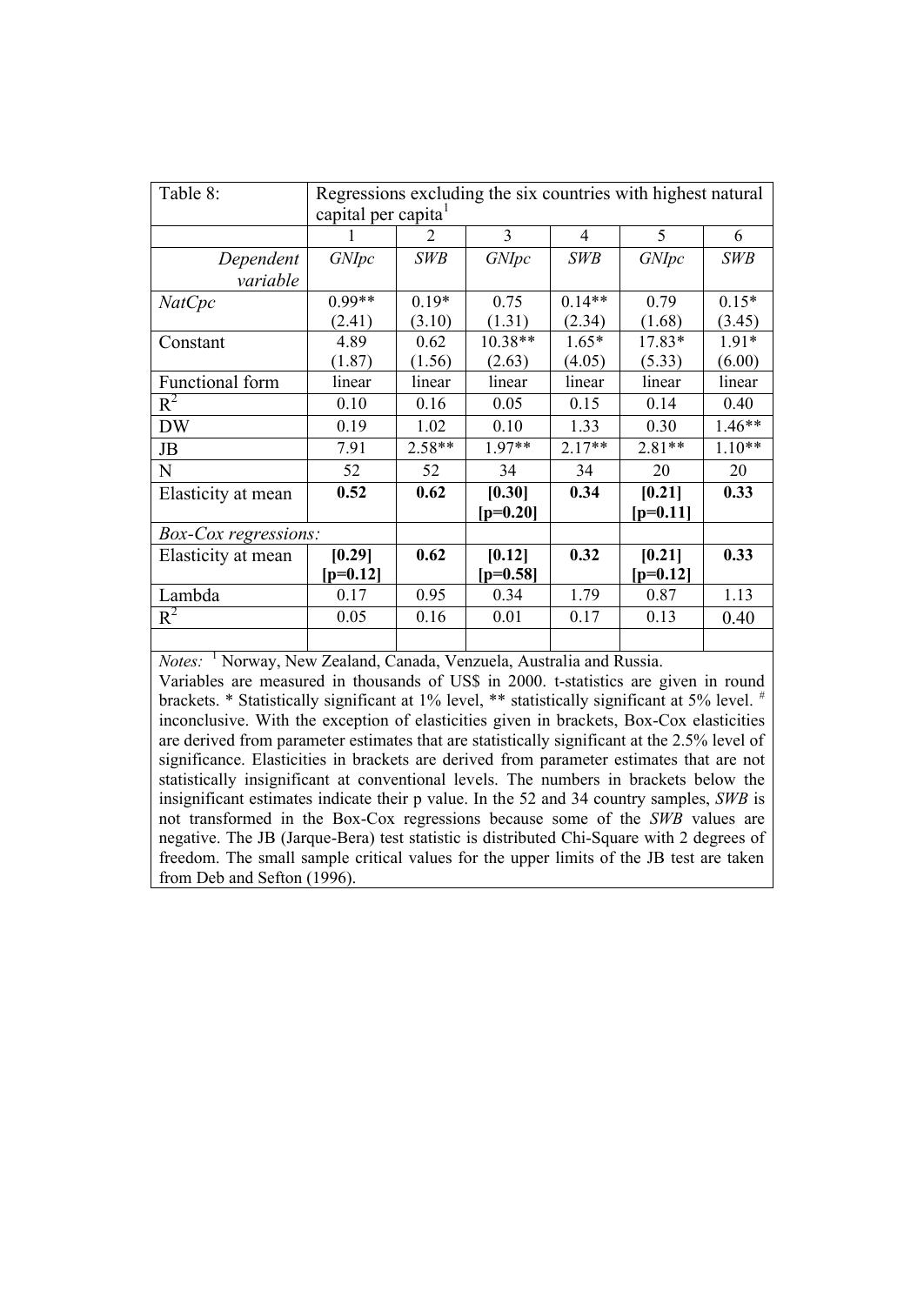## **Appendix**

|                 | Appendix Table 1: Data |                |                   |            |               |                   |               |               |                  |  |  |  |
|-----------------|------------------------|----------------|-------------------|------------|---------------|-------------------|---------------|---------------|------------------|--|--|--|
|                 |                        |                |                   |            |               |                   |               |               |                  |  |  |  |
| Country         | Abb.                   |                | GNIpc             | <b>SWB</b> | <b>NatCpc</b> | ProdCpc           | <i>IntCpc</i> | <b>TotWpc</b> | ChWpc            |  |  |  |
|                 |                        |                |                   |            |               |                   |               |               |                  |  |  |  |
| Nigeria         | <b>Nig</b>             | L              | 297               | 3.32       | 4040          | 667               | $-1959$       | 2748          | $-210$           |  |  |  |
| Moldova         | Mol                    | L              | 316               | $-1.63$    | 3260          | 4338              | 1173          | 8771          | 56               |  |  |  |
| Bangladesh      | Ban                    | L              | $\overline{373}$  | 0.54       | 961           | 817               | 4221          | 6000          | 41               |  |  |  |
| India           | In                     | L              | 446               | 0.03       | 1928          | 1154              | 3738          | 6820          | 16               |  |  |  |
| Pakistan        | Pak                    | L              | 517               | $-0.3$     | 1368          | 975               | 5529          | 7871          | $-2$             |  |  |  |
| Zimbabwe        | Zim                    | L              | 550               | $-1.88$    | 1531          | 1377              | 6704          | 9612          | $-4$             |  |  |  |
| Georgia         | Geo                    | L              | 601               | $-1.11$    | 1799          | 595               | 10642         | 13036         | $\overline{16}$  |  |  |  |
| Indonesia       | Ind                    | L              | 675               | $-2.4$     | 3472          | 2382              | 8015          | 13869         | $-56$            |  |  |  |
| China           | Chi                    | LM             | 844               | 1.2        | 2223          | 2956              | 4208          | 9387          | 200              |  |  |  |
| Philippines     | Phi                    | LM             | 1033              | 2.32       | 1549          | $\overline{2673}$ | 15129         | 19351         | 114              |  |  |  |
| Morocco         | Mor                    | LM             | $\overline{11}31$ | 0.74       | 1604          | 3435              | 17926         | 22965         | 117              |  |  |  |
| Albania         | Alb                    | LM             | 1220              | $-0.86$    | 3892          | 1745              | 11675         | 17312         | 122              |  |  |  |
| <b>Bulgaria</b> | <b>Bul</b>             | LM             | 1504              | $-0.87$    | 3448          | 5303              | 16505         | 25256         | 238              |  |  |  |
| Egypt           | Egy                    | LM             | 1569              | 0.52       | 3249          | 3897              | 14734         | 21879         | $-45$            |  |  |  |
| Iran            | Ira                    | LM             | 1580              | 0.93       | 14105         | 3336              | 6581          | 24023         | $-398$           |  |  |  |
| Romania         | Rom                    | LM             | 1639              | $-1.3$     | 4508          | 8495              | 16110         | 29113         | 89               |  |  |  |
| Algeria         | Alg                    | LM             | 1670              | 0.57       | 13200         | 8709              | $-3418$       | 18491         | $-409$           |  |  |  |
| Jordan          | Jor                    | LM             | 1727              | 0.39       | 931           | 5875              | 24740         | 31546         | 28               |  |  |  |
| Russian Fed.    | Rus                    | LM             | 1738              | $-1.75$    | 17217         | 15593             | 5900          | 38709         | 4                |  |  |  |
| Colombia        | Col                    | LM             | 1926              | 3.94       | 6547          | 4872              | 33241         | 44660         | $-205$           |  |  |  |
| Peru            | Per                    | LM             | 1991              | 1.32       | 3575          | 5562              | 29908         | 39046         | 15               |  |  |  |
| El Salvador     | <b>EIS</b>             | LM             | 2075              | 3.67       | 912           | 4109              | 31455         | 36476         | 37               |  |  |  |
| Dominican       |                        |                |                   |            |               |                   |               |               |                  |  |  |  |
| Republic        | Dom                    | LM             | 2234              | 2.25       | 3176          | 5723              | 24511         | 33410         | 198              |  |  |  |
| South Africa    | $\overline{\text{SA}}$ | LM             | 2837              | 1.86       | 3400          | 7270              | 48959         | 59629         | $-2$             |  |  |  |
| Turkey          | Tur                    | <b>UM</b>      | 2980              | 0.84       | 3504          | 8580              | 35774         | 47859         | $\overline{273}$ |  |  |  |
| Latvia          | Lat                    | <b>UM</b>      | 3271              | $-0.7$     | 5485          | 12979             | 28734         | 47198         | 551              |  |  |  |
| <b>Brazil</b>   | <b>Bra</b>             | <b>UM</b>      | 3432              | 2.23       | 6752          | 9643              | 70528         | 86922         | 64               |  |  |  |
| Estonia         | Est                    | <b>UM</b>      | 3836              | 0.24       | 6283          | 18685             | 41802         | 66769         | 681              |  |  |  |
| Hungary         | Hun                    | <b>UM</b>      | 4370              | 0.41       | 4947          | 15480             | 56645         | 77072         | 765              |  |  |  |
| Chile           | Chl                    | <b>UM</b>      | 4779              | 2.53       | 10944         | 10688             | 56094         | 77726         | 129              |  |  |  |
| Venezuela       | Ven                    | <b>UM</b>      | 4970              | 3.58       | 27227         | 13627             | 4342          | 45196         | $-847$           |  |  |  |
| Mexico          | Mex                    | <b>UM</b>      | 5783              | 4.32       | 8493          | 18959             | 34420         | 61872         | 155              |  |  |  |
| Uruguay         | Uru                    | <b>UM</b>      | 5962              | 2.02       | 9279          | 10787             | 98397         | 118463        | 20               |  |  |  |
| Argentina       | Arg                    | UM             | 7718              | 2.61       | 10312         | 19111             | 109809        | 139232        | $-109$           |  |  |  |
| Portugal        | Por                    | H              | 10256             | 1.99       | 3629          | 31011             | 172837        | 207477        | 750              |  |  |  |
| Greece          | Gre                    | H              | 10706             | 1.45       | 4554          | 28973             | 203445        | 236972        | 1327             |  |  |  |
| Korea, Rep of   | Kor                    | Н              | 10843             | 1.12       | 2020          | 31399             | 107864        | 141282        | 2415             |  |  |  |
| New Zealand     | NZ                     | H              | 12679             | 3.39       | 43226         | 36227             | 163481        | 242934        | 1082             |  |  |  |
| Spain           | Spa                    | Н              | 13723             | 2.13       | 4374          | 39531             | 217300        | 261205        | 1663             |  |  |  |
| Israel          | lsr                    | H              | 17354             | 2.08       | 3999          | 44153             | 246570        | 294723        | 268              |  |  |  |
| Italy           | Ita                    | Н              | 18478             | 2.06       | 4678          | 51943             | 316045        | 372666        | 1947             |  |  |  |
| Australia       | Aus                    | H              | 19703             | 3.46       | 24167         | 58179             | 288686        | 371031        | 46               |  |  |  |
| Ireland         | Ire                    | Н              | 21495             | 4.16       | 10534         | 46542             | 273414        | 330490        | 4199             |  |  |  |
| Belgium-        |                        |                |                   |            |               |                   |               |               |                  |  |  |  |
| Luxembourg      | <b>BLx</b>             | Н              | 21756             | 3.24       | 3030          | 60561             | 388123        | 451714        | 2649             |  |  |  |
| France          | Fra                    | $\overline{H}$ | 22399             | 2.61       | 6335          | 57814             | 403874        | 468024        | 2951             |  |  |  |
| Canada          | Can                    | H              | 22612             | 3.76       | 34771         | 54226             | 235982        | 324979        | 2221             |  |  |  |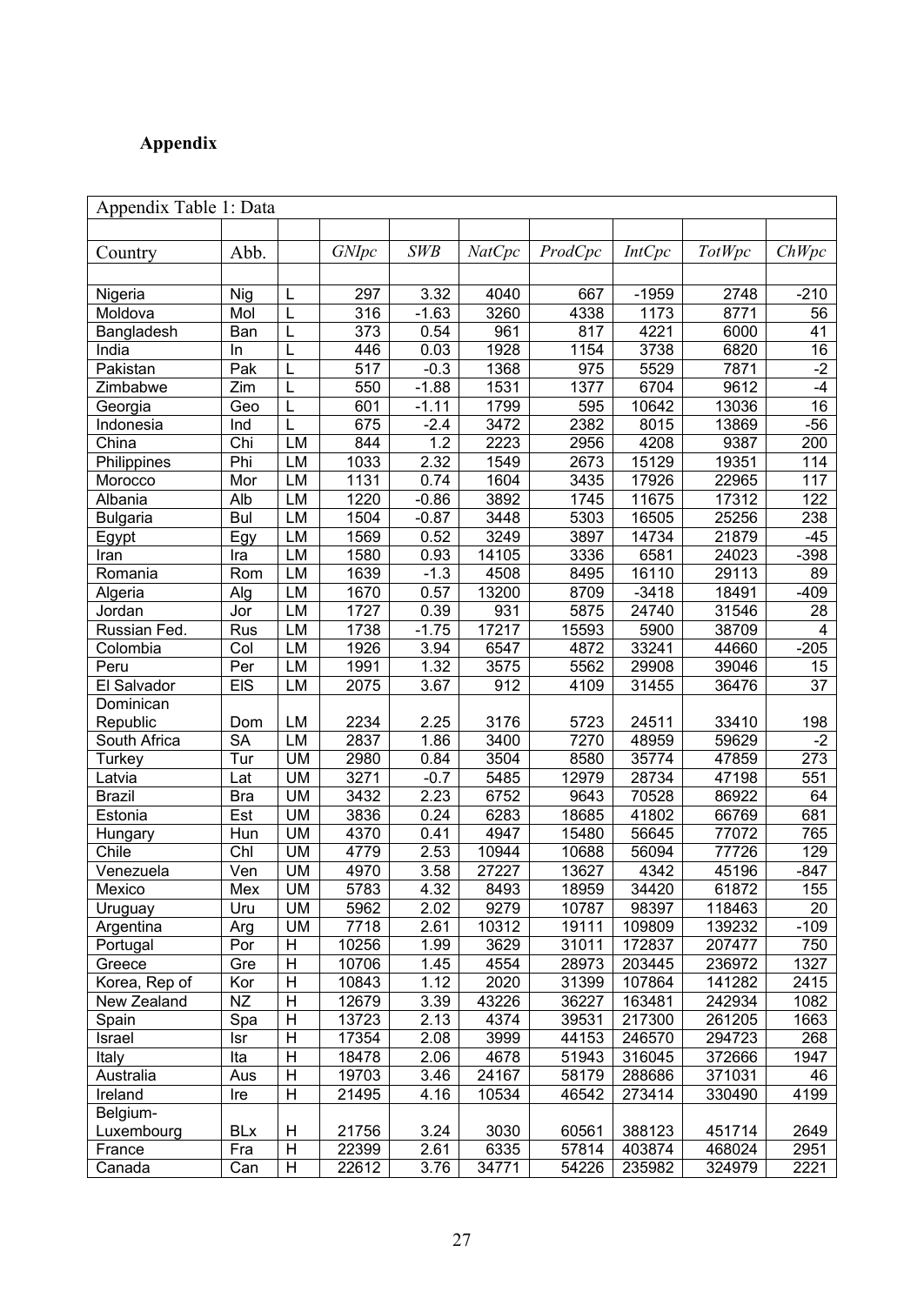| Appendix Table 1 ctd.                            |                  |        |       |                  |        |         |               |                                                                                                                                   |       |
|--------------------------------------------------|------------------|--------|-------|------------------|--------|---------|---------------|-----------------------------------------------------------------------------------------------------------------------------------|-------|
|                                                  |                  |        |       |                  |        |         |               |                                                                                                                                   |       |
| Country                                          | Abb.             |        | GNIpc | <b>SWB</b>       | NatCpc | ProdCpc | <b>IntCpc</b> | <b>TotWpc</b>                                                                                                                     | ChWpc |
|                                                  |                  |        |       |                  |        |         |               |                                                                                                                                   |       |
| Germany                                          | Ger              | н      | 22641 | 2.56             | 4445   | 68678   | 423323        | 496447                                                                                                                            | 2071  |
| Finland                                          | Fin              | Н      | 22893 | 3.23             | 11445  | 61064   | 346838        | 419346                                                                                                                            | 4236  |
| Singapore                                        | Sin              | н      | 22968 |                  | 0      | 79011   | 173595        | 252607                                                                                                                            | 6949  |
| <b>Netherlands</b>                               | NL               | Н      | 23382 | 3.86             | 6739   | 62428   | 352222        | 421389                                                                                                                            | 3176  |
| Austria                                          | Au               | Н      | 23403 | 3.69             | 7174   | 73118   | 412789        | 493080                                                                                                                            | 2831  |
| United Kingdom                                   | UK               | н      | 24606 | 2.94             | 7167   | 55239   | 346347        | 408753                                                                                                                            | 1725  |
| Sweden                                           | Swe              | H      | 26809 | 3.36             | 7950   | 58331   | 447143        | 513424                                                                                                                            | 4191  |
| <b>Denmark</b>                                   | Den.             | Н      | 29009 | 4.24             | 11746  | 80181   | 483212        | 575138                                                                                                                            | 4014  |
| <b>United States</b>                             | US               | н      | 35188 | 3.47             | 14752  | 79851   | 418009        | 512612                                                                                                                            | 2020  |
| Norway                                           | Nor              | н      | 36800 | 3.25             | 54828  | 119650  | 299230        | 473708                                                                                                                            | 5708  |
| Switzerland                                      | Swi              | н      | 37165 | 4                | 5943   | 99904   | 542394        | 648241                                                                                                                            | 8020  |
| Japan                                            | Jap              | H      | 37879 | 1.96             | 1513   | 150258  | 341470        | 493241                                                                                                                            | 5643  |
|                                                  |                  |        |       |                  |        |         |               |                                                                                                                                   |       |
| $\mathbf{r}$<br>$\frac{1}{2}$ 11 1 $\frac{1}{2}$ | $\sim$ $\sim$ 1. | $\sim$ | CITID | <b>COOL</b> TION |        | $\sim$  |               | $\mathbf{W}$ $\mathbf{1}$ $\mathbf{1}$ $\mathbf{R}$ $\mathbf{0}$ $\mathbf{0}$ $\mathbf{0}$ $\mathbf{0}$ $\mathbf{0}$ $\mathbf{0}$ |       |

*Notes:* All data, except those for *SWB*, are in 2000 US\$. They are from World Bank (2006). Countries are classified as low income (L), lower middle income (LM), upper middle income (UM), and high income (UM), and high income (H), using the World Bank classification for 2001 (in GNI per capita in US\$) available from http://web.world.bank.org/. L: <= \$745; LM: \$746-\$2,975; UM: \$2,976-\$9,205; H: >\$9,205. *SWB* data are from Inglehart (2004).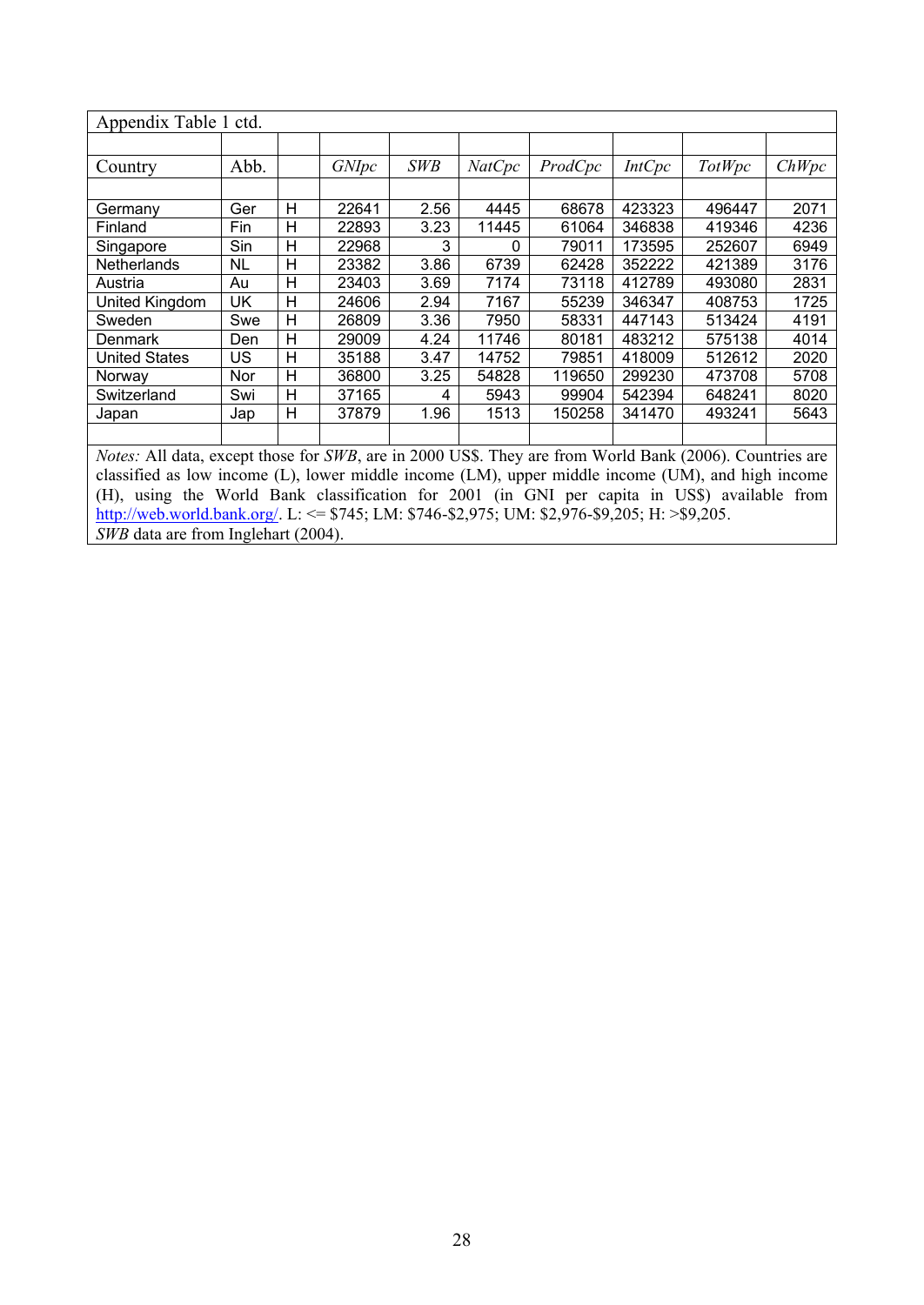| Appendix Table 2: GNIpc regressions                                                                                                                                                                                                                                                                |            |         |                |                |                |            |                 |          |           |            |           |            |
|----------------------------------------------------------------------------------------------------------------------------------------------------------------------------------------------------------------------------------------------------------------------------------------------------|------------|---------|----------------|----------------|----------------|------------|-----------------|----------|-----------|------------|-----------|------------|
|                                                                                                                                                                                                                                                                                                    |            | 2       | $\overline{3}$ | $\overline{4}$ | 5 <sup>5</sup> | 6          | $7\overline{ }$ | 8        | 9         | 10         | 11        | 12         |
| <b>TotWpc</b>                                                                                                                                                                                                                                                                                      | $0.97*$    |         |                |                | $0.97*$        |            |                 |          | $0.90*$   |            |           |            |
|                                                                                                                                                                                                                                                                                                    | (46.85)    |         |                |                | (26.08)        |            |                 |          | (8.21)    |            |           |            |
| <b>NatCpc</b>                                                                                                                                                                                                                                                                                      |            | $0.39*$ |                |                |                | 0.25       |                 |          |           | 0.11       |           |            |
|                                                                                                                                                                                                                                                                                                    |            | (2.788) |                |                |                | (1.62)     |                 |          |           | (0.86)     |           |            |
| ProdCpc                                                                                                                                                                                                                                                                                            |            |         | $0.96*$        |                |                |            | $0.96*$         |          |           |            | $0.88*$   |            |
|                                                                                                                                                                                                                                                                                                    |            |         | (28.61)        |                |                |            | (30.69)         |          |           |            | (12.47)   |            |
| <b>IntCpc</b>                                                                                                                                                                                                                                                                                      |            |         |                | $0.07*$        |                |            |                 | $0.06*$  |           |            |           | $0.74*$    |
|                                                                                                                                                                                                                                                                                                    |            |         |                | (20.41)        |                |            |                 | (13.00)  |           |            |           | (5.66)     |
| Constant                                                                                                                                                                                                                                                                                           | $-2.69*$   | $7.52*$ | $-0.93*$       | 1.02           | $-2.66*$       | 12.96*     | $-0.90*$        | 1.83     | $-2.27*$  | 21.47*     | $-0.51$   | $-1.15$    |
|                                                                                                                                                                                                                                                                                                    | $(-28.19)$ | (4.11)  | $(-9.37)$      | (1.45)         | $(-13.58)$     | (5.52)     | $(-8.10)$       | (1.41)   | $(-3.49)$ | (9.73)     | $(-1.77)$ | $(-1.54)$  |
| Functional                                                                                                                                                                                                                                                                                         | Double     | Linear  | Double         | linear         | Double         | Linear     | Double          | linear   | Double    | Linear     | Double    | Double     |
| form                                                                                                                                                                                                                                                                                               | log        |         | log            |                | log            |            | log             |          | Log       |            | log       | log        |
| $R^2$                                                                                                                                                                                                                                                                                              | 0.98       | 0.12    | 0.94           | 0.88           | 0.95           | 0.07       | 0.96            | 0.82     | 0.75      | 0.03       | 0.88      | 0.59       |
| <b>DW</b>                                                                                                                                                                                                                                                                                          | 1.94**     | 0.27    | $.97**$        | $1.68**$       | $1.71**$       | 0.16       | 1.78**          | $1.59**$ | $1.82**$  | 0.11       | $1.80**$  | $1.34^{#}$ |
| JB                                                                                                                                                                                                                                                                                                 | $2.49**$   | 9.25    | 123.8          | 137.2          | $3.96**$       | 2.49**     | 5.65            | 38.43    | $2.09**$  | $0.48**$   | $0.89**$  | $2.33**$   |
| ${\bf N}$                                                                                                                                                                                                                                                                                          | 58         | 58      | 58             | 58             | 39             | 39         | 39              | 39       | 24        | 24         | 24        | 24         |
| Elasticity                                                                                                                                                                                                                                                                                         | 0.97       | 0.30    | 0.96           | 0.90           | 0.97           | [0.16]     | 0.96            | 0.88     | 0.90      | [0.05]     | 0.88      | 0.74       |
| at mean                                                                                                                                                                                                                                                                                            |            |         |                |                |                | $[p=0.11]$ |                 |          |           | $[p=0.40]$ |           |            |
| Box-Cox regressions:                                                                                                                                                                                                                                                                               |            |         |                |                |                |            |                 |          |           |            |           |            |
| Elasticity                                                                                                                                                                                                                                                                                         | 0.97       | 0.40    | 0.99           | 0.88           | 0.97           | [0.19]     | 0.97            | 0.87     | 0.90      | [0.06]     | 0.98      | 0.74       |
| at mean                                                                                                                                                                                                                                                                                            |            |         |                |                |                | $[p=0.18]$ |                 |          |           | $[p=0.42]$ |           |            |
| Lambda                                                                                                                                                                                                                                                                                             | 0.11       | 0.22    | 0.34           | 0.42           | 0.16           | 0.41       | 0.14            | 0.43     | 0.08      | 0.53       | $-1.03$   | $-0.02$    |
| $R^2$                                                                                                                                                                                                                                                                                              | 0.98       | 0.12    | 0.96           | 0.92           | 0.95           | 0.05       | 0.96            | 0.87     | 0.75      | 0.03       | 0.93      | 0.59       |
|                                                                                                                                                                                                                                                                                                    |            |         |                |                |                |            |                 |          |           |            |           |            |
| Notes: The dependent variable is GNIpc. Variables are measured in thousands of US\$ in 2000. T-statistics are given in round brackets. *<br>Statistically significant at 1% level, ** statistically significant at 5% level. # inconclusive. With the exception of elasticities given in brackets, |            |         |                |                |                |            |                 |          |           |            |           |            |

all Box-Cox elasticities are derived from parameter estimates that are statistically significant at the 2.5% level of significance. Elasticities in brackets are derived from parameter estimates that are not statistically significant at conventional levels. Numbers in brackets below the insignificant estimates indicate their p values. The JB (Jarque-Bera) test statistic is distributed Chi-Square with 2 degrees of freedom. Small sample critical values for the upper limits of the JB test are taken from Deb and Sefton (1996).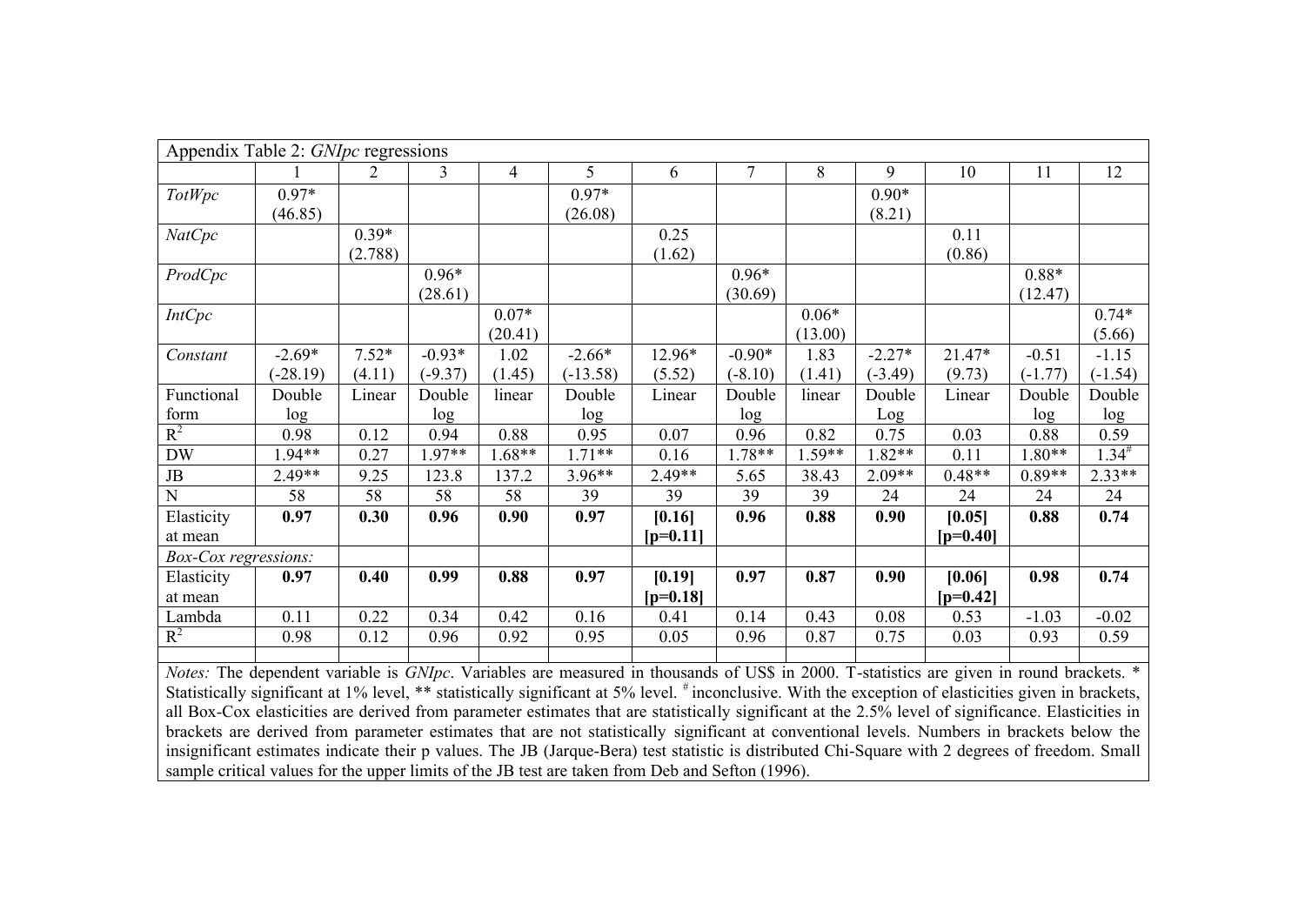#### **References**

Arrow, K., Dasgupta, P., Goulder, L., Daily, G., Ehrlich, P., Heal, G., Levin, S., Mäler, K.-G., Schneider, S., Starrett, D., & B. Walker (2004). Are we consuming too much? *Journal of Economic Perspectives, 18(3)*, 147-172.

Arthaud-Day, M. & Near, J. (2005). The wealth of nations and the happiness of nations: why "accounting" matters. *Social Indicators Research, 74(3)*, 511-548.

Clark, A., Frijters, P., & Shields, M. (2008). Relative income, happiness and utility: an explanation for the Easterlin Paradox and other puzzles. *Journal of Economic Literature, 46(1)*, 3-56.

Corrado, C., Haltiwanger, J., & Sichel, D. (Eds.)(2005). *Measuring Capital in the New Economy,* Studies in Income and Wealth Volume 65 (Chicago and London: University of Chicago Press).

Davies, J., Sandström, S., Shorrocks, A., & Wolff, Ed. (2007). *Estimating the level and distribution of global household wealth.* United Nations University, World Institute for Development Economics Research, Research Paper No. 2007/77.

Deb, P., & Sefton, M. (1996). The distribution of a Lagrange multiplier test of normality. *Economics Letters, 51(2),* 123-130.

Di Tella, R., & MacCulloch, R. (2008). Gross national happiness as an answer to the Easterlin Paradox? *Journal of Development Economics, 86(1)*, 22-42.

Dolan, P, Peasgood, T, & White, M. (2008). Do we really know what makes us happy? A review of the economic literature on the factors associated with subjective well-being. *Journal of Economic Psychology, 29(1)*, 94-122.

Easterlin, R. (1974). Does economic growth improve the human lot? Some empirical evidence. In P. David, & M. Reder (Eds.), *Nations and Households in Economic Growth: Essays in Honor of Moses Abramovitz* (New York: Academic Press, pp. 89- 125).

Easterlin, R. (2005). Feeding the illusion of growth and happiness: a reply to Hagerty and Veenhoven. *Social Indicators Research 74(3)*, 429-443.

Frey, B., & Stutzer, A. (2002). What can economists learn from happiness research? *Journal of Economic Literature, 40(2),* 402-435.

Frey, B., & Stutzer, A. (2007). *Should national happiness be maximized?* Institute for Empirical Research in Economics, University of Zürich, Working Paper No. 306.

Gasper, D. (2007a). Conceptualising human needs and wellbeing. In I. Gough, & A. McGregor (Eds.), *Wellbeing in Developing Countries: From Theory to Research* (Cambridge, U.K.: Cambridge University Press, pp. 47-70).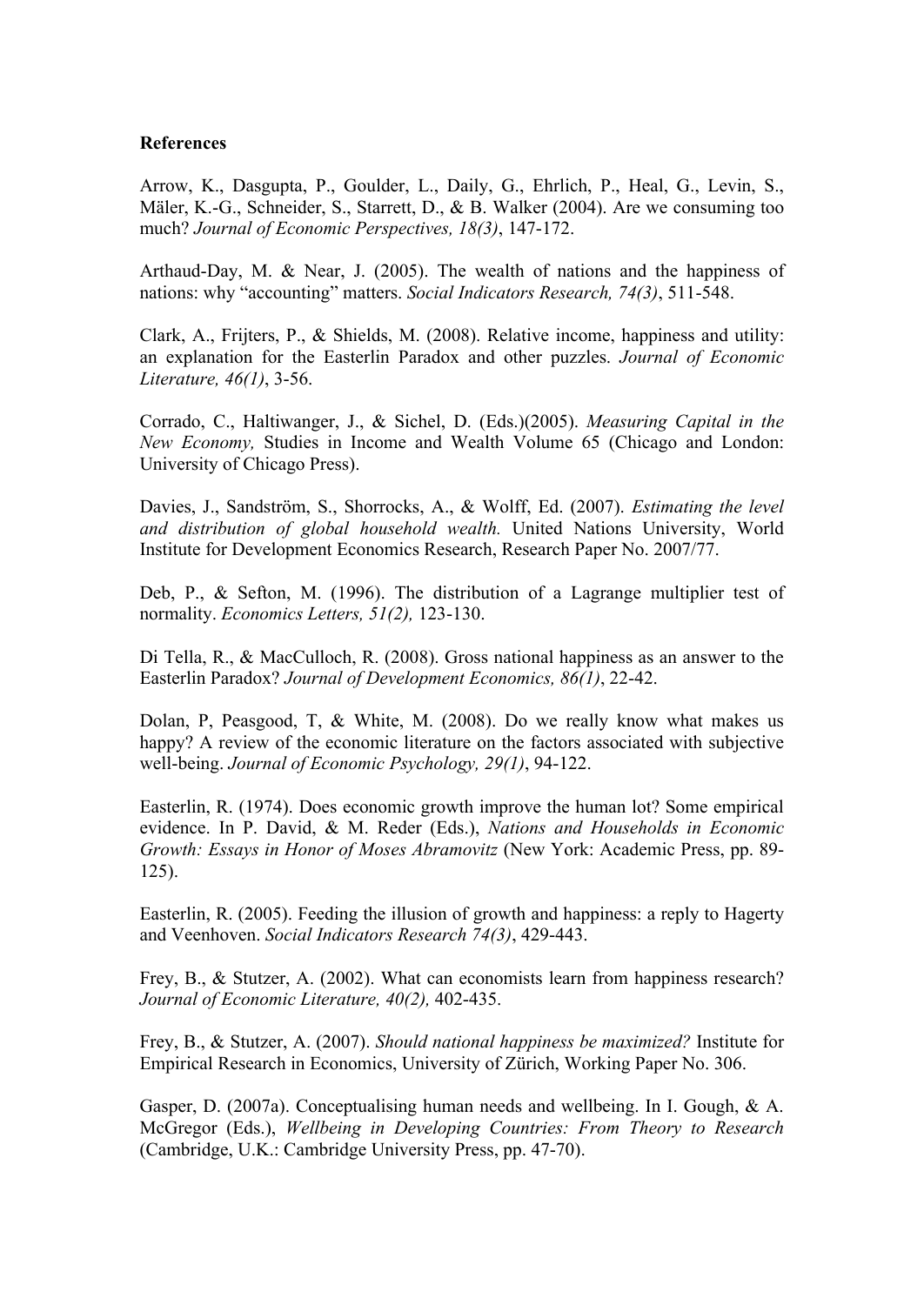Gasper, D. (2007b). Human well-being: concepts and conceptualizations. In M. McGillivray (Ed.), *Human Well-being: Concepts and Measurement* (Basingstoke and New York: Palgrave MacMillan, pp. 23-64).

Graham, C., Eggers, A., &Sukhtankar, S. (2004). Does happiness pay? An exploration based on panel data from Russia. *Journal of Economic Behavior & Organization, 55(3),* 319-342.

Grasso, M., & Canova, L. (2008). An assessment of the quality of life in the European Union based on the social indicators approach. *Social Indicators Research , 87(1)*, 1- 15.

Hamilton, K., & Atkinson, G. (2006). *Wealth, Welfare and Sustainability: Advances in Measuring Sustainable Development* (Cheltenham, UK: Edward Elgar).

Hamilton, K., & Bolt, K. (2007). Genuine saving as an indicator of sustainability. In G. Atkinson, S. Dietz & E. Neumayer (Eds.), *Handbook of Sustainable Development*  (Cheltenham, UK: Edward Elgar, pp. 292-306).

Hamilton, K., & Hartwick, J. (2005). Investing exhaustible resource rents and the path of consumption. *Canadian Journal of Economics, 38(2)*, 615-621.

Headey, B., & Wooden, M. (2004). The effects of wealth and income on subjective well-being and ill-being. *Economic Record, Special Issue, 80*, S24-S33.

Headey, B., Muffels, R., & Wooden, M. (2008). Money does not buy happiness: or does it? A reassessment based on the combined effects of wealth, income and consumption. *Social Indicators Research, 87(1),* 65-82.

Heal, G. (2008). *Climate economics: a meta-review and some suggestions.* National Bureau of Economic Research, Cambridge, Mass., Working Paper 13927.

Helliwell, J. (2003). How's life? Combining individual and national variables to explain subjective well-being. *Economic Modelling, 20(2),* 331-360.

Inglehart, R. (2004), *Subjective well-being rankings of 82 societies (based on combined Happiness and Life Satisfaction scores)*. Available at: http://margaux.grandvinum.se/SebTest/wvs/articles/folder\_published/publication\_488

Inglehart, R. (2005). *Cultural change and democracy in Latin America* (Paper presented at the Conference on Contemporary Catholicism, Religious Pluralism and Democracy in Latin America, Notre Dame University, March 31- April 1).

Inglehart, R., & Klingemann, H.-D. (2000). Genes, culture, democracy, and happiness. In E. Diener & E. Suh (Eds.), *Culture and Subjective Well-being* (Cambridge, Mass.: MIT Press, pp. 165-183).

Kennedy, P. (2003). *A Guide to Econometrics, Fifth Edition* (Cambridge, Mass.: MIT Press).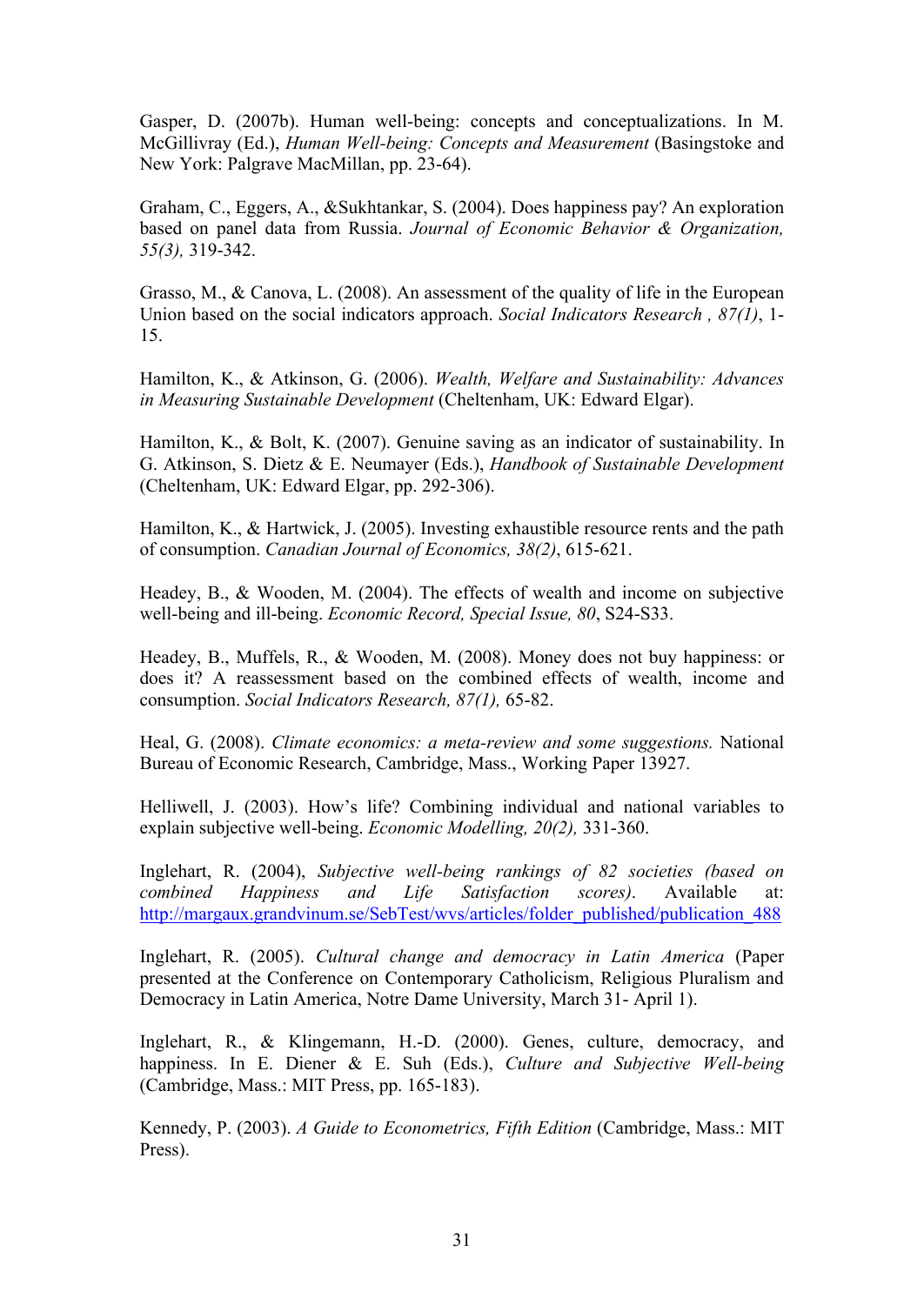Kenny, C. (1999). Does growth cause happiness, or does happiness cause growth? *Kyklos, 52(1)*, 3-26.

Marks, N., Abdallah, S, Simms, A., & Thompson, S. (2006), *The Happy Planet Index* (London: New Economics Foundation).

Available at http://www.happyplanetindex.org

Mullis, R. (1992). Measures of economic well-being as predictors of psychological well-being. *Social Indicators Research, 26(2)*, 119-135.

Ng, Y.-K. (1999). Utility, informed preference, or happiness: following Harsanyi's argument to its logical conclusion. *Social Choice and Welfare, 16(2)*, 197-216.

Ng, Y.-K. (2002). The East-Asian happiness gap: speculating on causes and implications. *Pacific Economic Review, 7(1)*, 51-63.

Ng, Y.-K. (2003). From preference to happiness: towards a more complete welfare economics. *Social Choice and Welfare, 20(2),* 307-350.

Ng, Y.-K. (2008). Environmentally responsible happy nation index: towards an internationally acceptable national success indicator. *Social Indicators Research, 85(3),* 425-446.

Ng, Y.-K., & Ho, L. K. (2006)(Eds.). *Happiness and Public Policy: Theory, Case Studies and Implications* (Basingstoke: Palgrave MacMillan).

OECD (2006). *Economic Policy Reforms: Going for Growth* (Paris: Organisation for Economic Co-operation and Development).

Ruta, G., & Hamilton, K. (2007). The capital approach to sustainability. In G. Atkinson, S. Dietz & E. Neumayer (Eds.), *Handbook of Sustainable Development*  (Cheltenham, UK: Edward Elgar, pp. 45-62)

Schyns, P. (2002). Wealth of nations, individual income and life satisfaction in 42 countries: a multilevel approach. *Social Indicators Research 60(1-3)*, 5-40.

Stevenson, B., & Wolfers, J. (2008). Economic growth and subjective well-being: reassessing the Easterlin Paradox.

Available at: http://bpp.wharton.upenn.edu/betseys/papers/Happiness.pdf

Veenhoven, R. (1996). Happy life-expectancy: a comprehensive measure of qualityof-life in nations. *Social Indicators Research*, *39(1),* 1-58.

Veenhoven, R. (2005). Apparent quality-of-life in nations: how long and happy people live. *Social Indicators Research 71(1-3)*, 61-86.

Veenhoven, R., & Hagerty, M. (2006). Rising happiness in nations 1946-2004: a reply to Easterlin. *Social Indicators Research 79(3)*, 421-436.